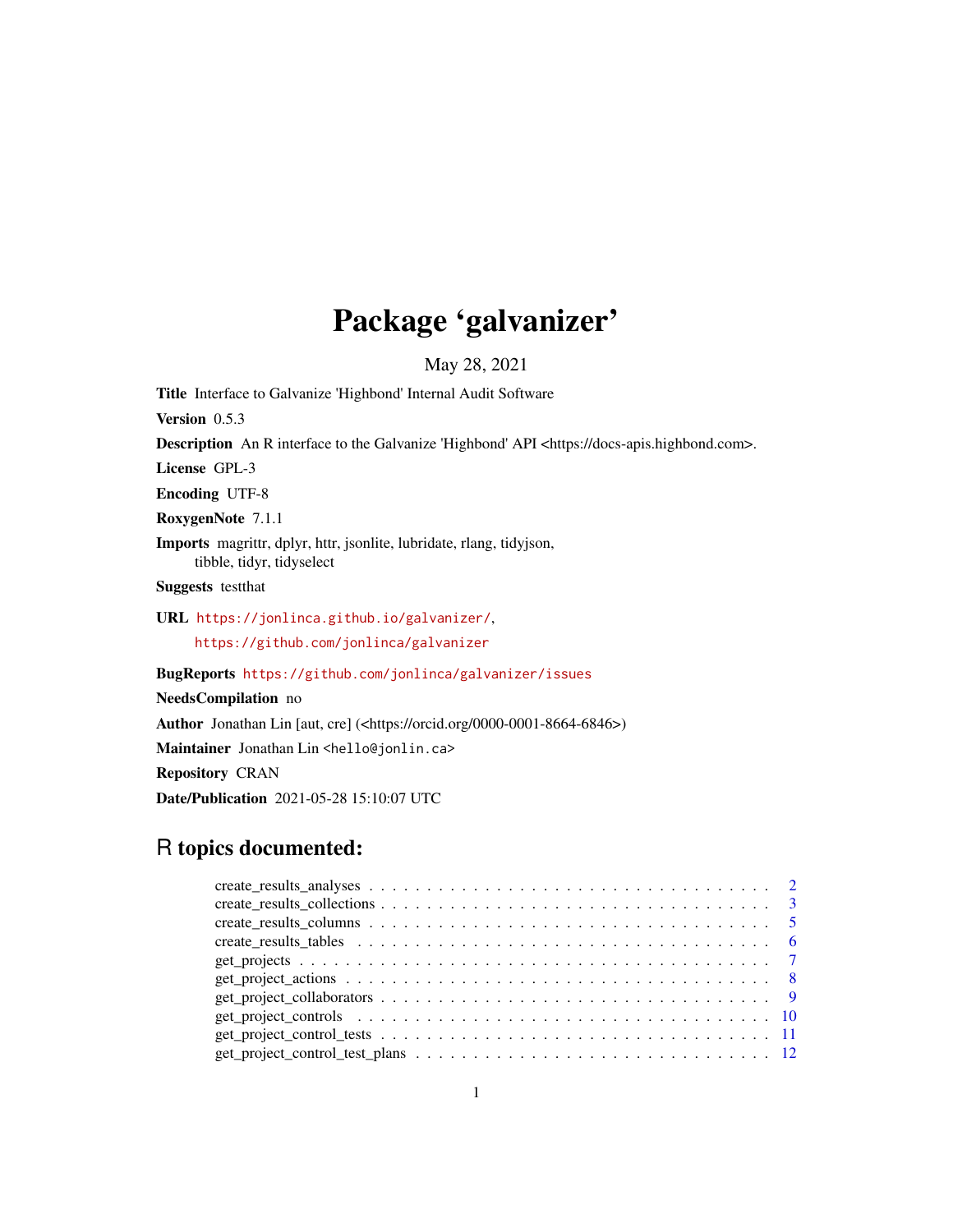<span id="page-1-0"></span>

| Index |                                                                                                                                      | 29 |
|-------|--------------------------------------------------------------------------------------------------------------------------------------|----|
|       |                                                                                                                                      |    |
|       |                                                                                                                                      |    |
|       |                                                                                                                                      |    |
|       |                                                                                                                                      |    |
|       |                                                                                                                                      |    |
|       |                                                                                                                                      |    |
|       |                                                                                                                                      |    |
|       |                                                                                                                                      |    |
|       |                                                                                                                                      |    |
|       |                                                                                                                                      |    |
|       |                                                                                                                                      |    |
|       |                                                                                                                                      |    |
|       |                                                                                                                                      |    |
|       |                                                                                                                                      |    |
|       |                                                                                                                                      |    |
|       |                                                                                                                                      |    |
|       |                                                                                                                                      |    |
|       |                                                                                                                                      |    |
|       |                                                                                                                                      |    |
|       | $get\_project\_entities \dots \dots \dots \dots \dots \dots \dots \dots \dots \dots \dots \dots \dots \dots \dots \dots \dots \dots$ |    |
|       |                                                                                                                                      |    |

create\_results\_analyses

*Create, Update or Delete Results - Analyses*

# Description

Create, Update or Delete Results - Analyses

# Usage

```
create_results_analyses(auth, collection_id, name, ...)
```

```
update_results_analyses(auth, analysis_id, ...)
```

```
delete_results_analyses(auth, analysis_id)
```
# Arguments

| auth          | Highbond authentication credentials, created from setup_highbond |
|---------------|------------------------------------------------------------------|
| collection_id | The ID number of the collection                                  |
| name          | The name of the Results object to create                         |
| $\cdots$      | $List(s)$ to add additional data                                 |
| analysis_id   | The ID number of the analyses                                    |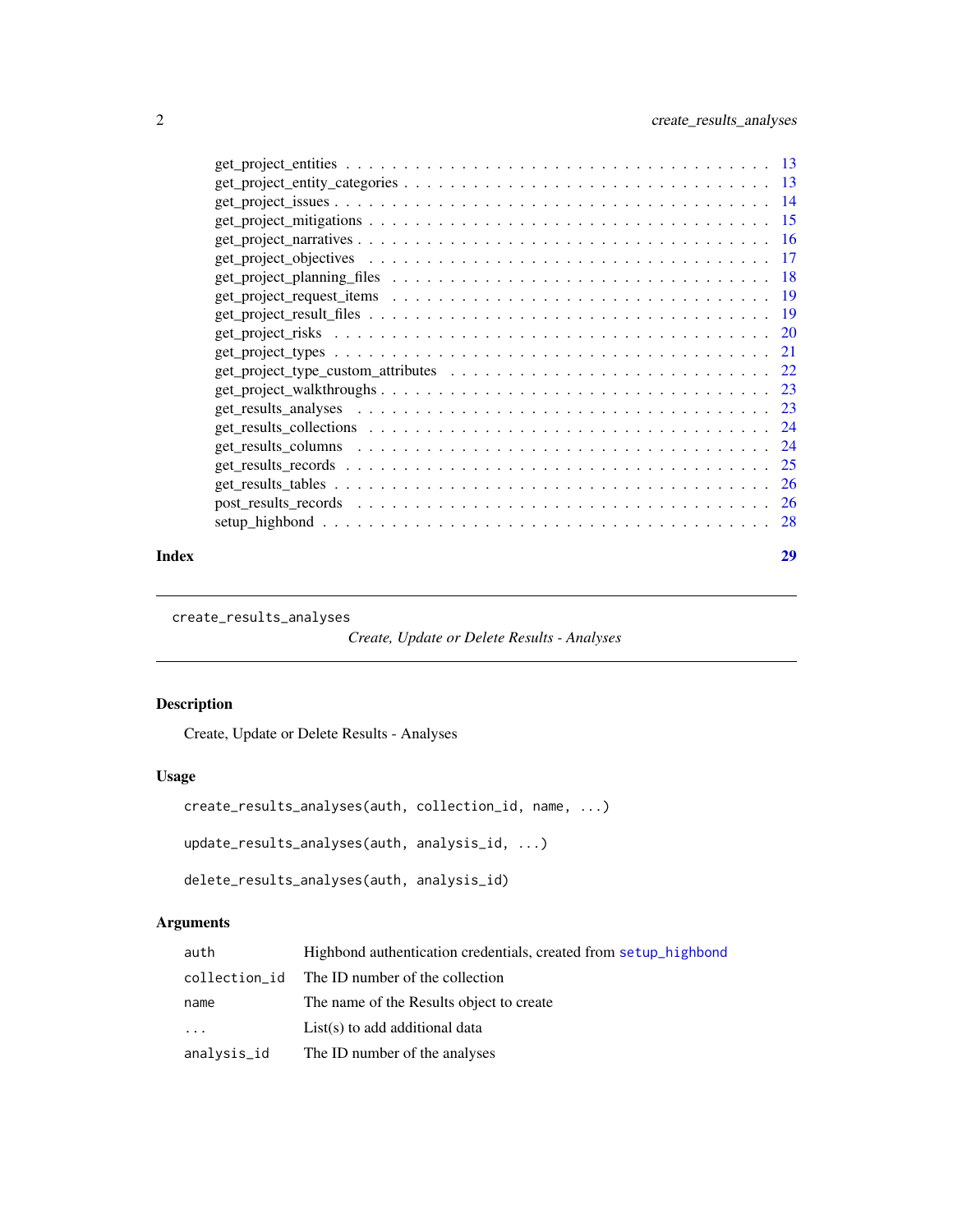#### <span id="page-2-0"></span>Details

Each endpoint has a list of required elements, as listed in the parameters.

For optional data, such as attributes, you may pass additional lists. The top level name of this optional list should match the name of the json level to be added, with key-value pairs within the list. Ultimately, this list object will be added as a child json level, under the 'data' top level json.

For example: attributes is a json is nested under data, and therefore should be created as the name of the object. Then additional information can be added to it as a key-value pair to the list.

#### Value

If creating or updating, a data frame with the new details. When deleting, JSON response indicating success or failure.

# Functions

- update\_results\_analyses: Update an analyses
- delete\_results\_analyses: Delete an analyses

create\_results\_collections

```
Create, Update or Delete Results - Collections
```
#### Description

Create, Update or Delete Results - Collections

#### Usage

```
create_results_collections(auth, name, ...)
```
update\_results\_collections(auth, collection\_id, ...)

```
delete_results_collections(auth, collection_id)
```
#### Arguments

| auth | Highbond authentication credentials, created from setup highbond |
|------|------------------------------------------------------------------|
| name | The name of the Results object to create                         |
| .    | $List(s)$ to add additional data                                 |
|      | collection id The ID number of the collection                    |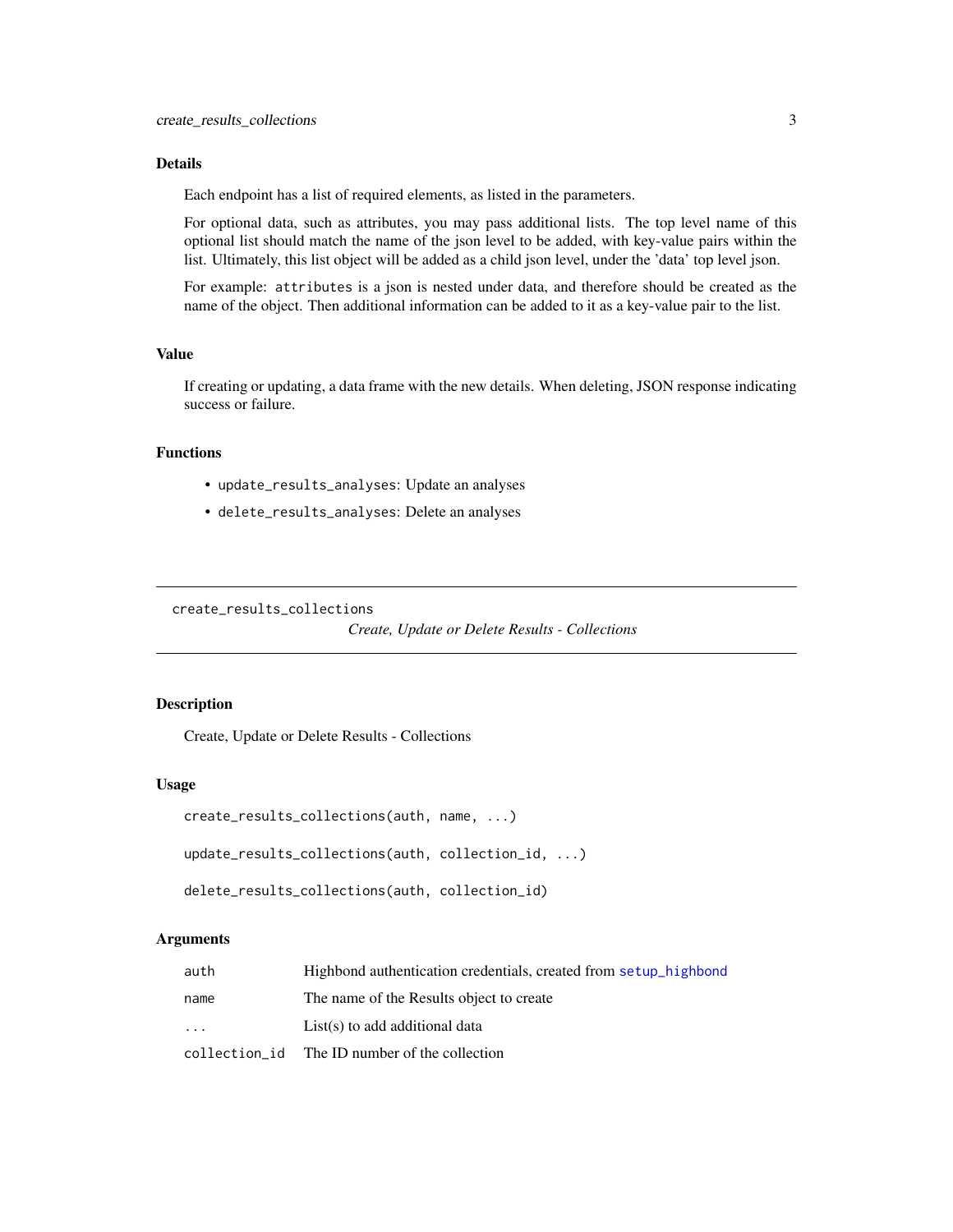#### Details

Each endpoint has a list of required elements, as listed in the parameters.

For optional data, such as attributes, you may pass additional lists. The top level name of this optional list should match the name of the json level to be added, with key-value pairs within the list. Ultimately, this list object will be added as a child json level, under the 'data' top level json.

For example: attributes is a json is nested under data, and therefore should be created as the name of the object. Then additional information can be added to it as a key-value pair to the list.

#### Value

If creating or updating, a data frame with the new details. When deleting, JSON response indicating success or failure.

#### Functions

- update\_results\_collections: Update a collection
- delete\_results\_collections: Delete a collection

#### Examples

```
## Not run:
# Create and delete a Collection
auth <- setup_highbond(Sys.getenv('highbond_openapi'),
 Sys.getenv('highbond_org'),
 Sys.getenv('highbond_datacenter'))
name <- 'galvanizer Test Collection'
response <- create_results_collections(auth, name)
collection_id <- response$id[[1]]
response <- delete_results_collections(auth, collection_id)
# Create a Collection with attributes
myattr <- list(description = 'My first description')
response <- create_results_collections(auth, name, attributes = myattr)
collection_id <- response$id[[1]]
# Update a Collection with attributes
myattr <- list(name = 'galvanizer Super Test Collection', description = 'My second description')
response <- update_results_collections(auth, collection_id, attributes = myattr)
# Delete a Collection
response <- delete_results_collections(auth, collection_id)
## End(Not run)
```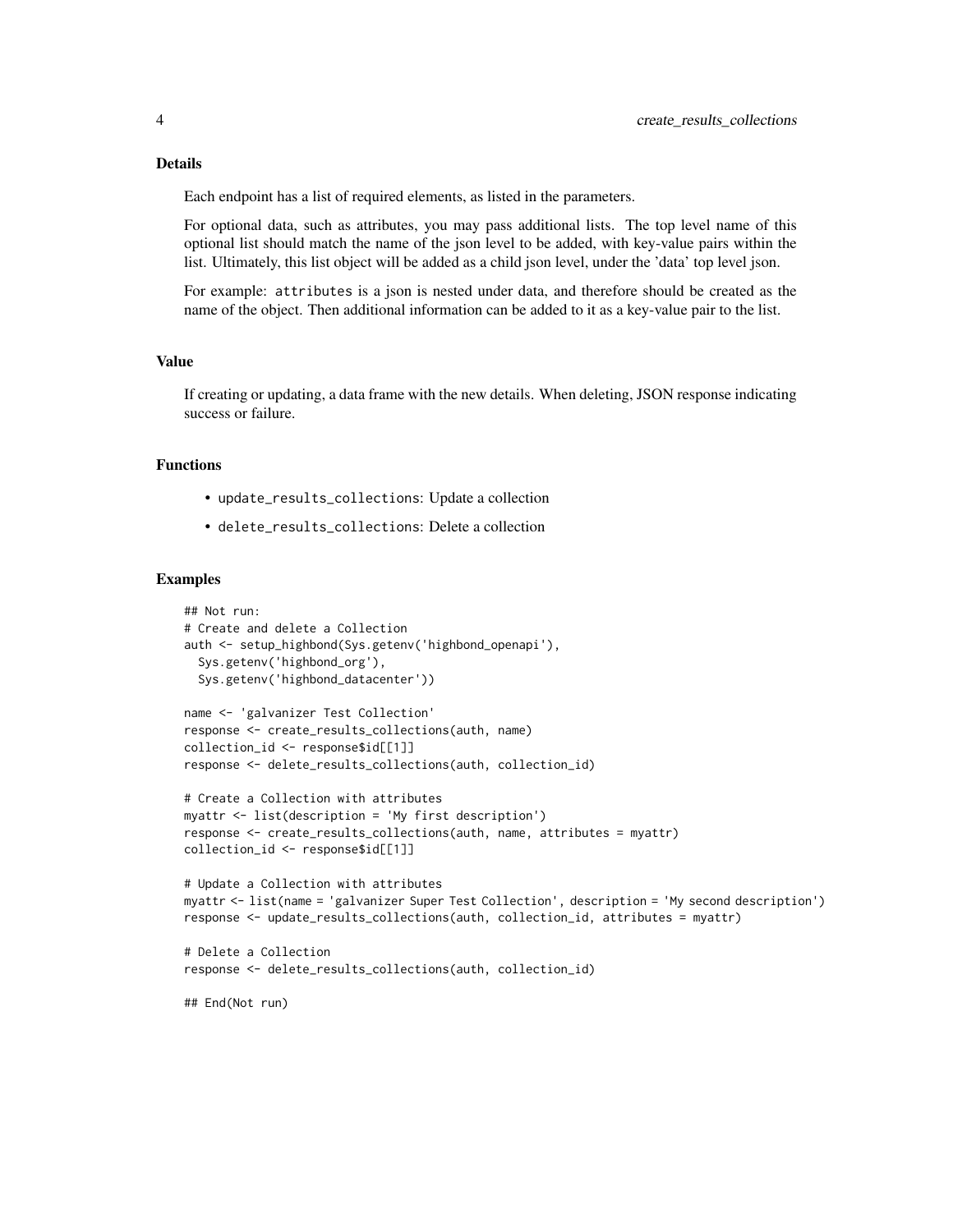<span id="page-4-0"></span>create\_results\_columns

*Create or Delete Results - Columns*

#### **Description**

[post\\_results\\_records](#page-25-1) will upload a data frame with the correct specification for the fields uploaded. You can use this function to add columns manually if preferred, especially if a non-standard column type.

#### Usage

```
create_results_columns(auth, table_id, columns)
```
#### Arguments

| auth     | Highbond authentication credentials, created from setup highbond |
|----------|------------------------------------------------------------------|
| table id | The ID number of the table                                       |
| columns  | A data frame with columns to be added                            |

#### Details

When creating columns, the argument will accept a data frame. This data frame must only have three columns - field\_name, display\_name, and data\_type. See API for allowable data\_type.

When deleting columns, the argument will accept a data frame. This data frame must only have one column - field\_name

#### Value

If creating or updating, a data frame with the new details. When deleting, JSON response indicating success or failure.

#### Examples

```
## Not run:
 auth <- setup_highbond(Sys.getenv('highbond_openapi'),
   Sys.getenv('highbond_org'),
   Sys.getenv('highbond_datacenter'))
 field_name <- c("a", "b", "c", "d", "e", "f", "g")
 display_name <- c("field_one", "field_two", "field_three",
    "field_four", "field_five", "field_six", "field_seven")
 data_type <- c("character", "numeric", 'logical',
    'date', 'datetime', 'file', 'digital_signature')
 columns <- data.frame(field_name, display_name, data_type)
 table_id <- 12345
 response <- create_results_columns(auth, table_id, columns)
```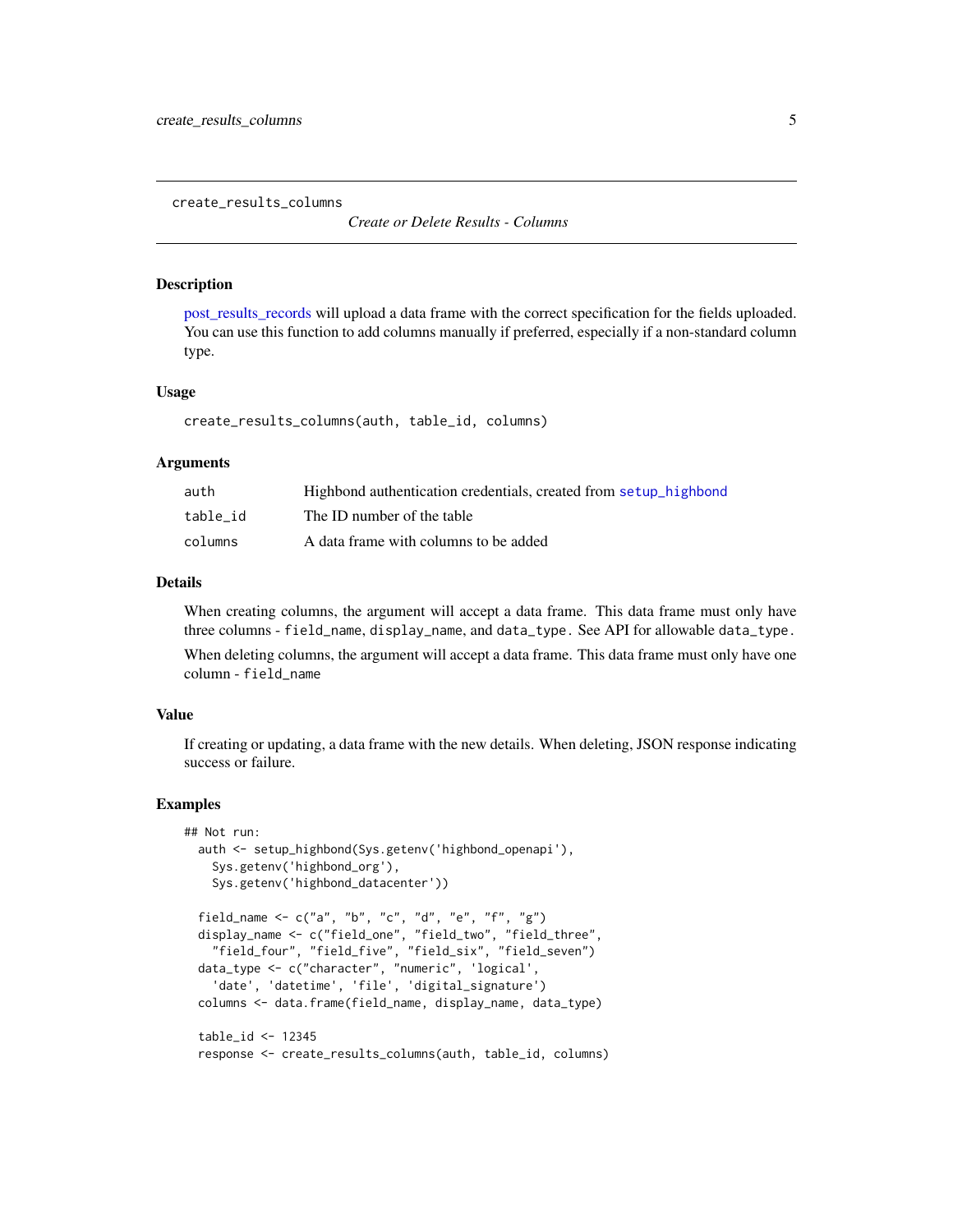<span id="page-5-0"></span>## End(Not run)

create\_results\_tables *Create, Update or Delete Results - Tables*

#### Description

Create, Update or Delete Results - Tables

#### Usage

```
create_results_tables(auth, analysis_id, name, ...)
update_results_tables(auth, table_id, ...)
delete_results_tables(auth, table_id)
```
#### Arguments

| auth        | Highbond authentication credentials, created from setup highbond |
|-------------|------------------------------------------------------------------|
| analysis_id | The ID number of the analyses                                    |
| name        | The name of the Results object to create                         |
| .           | $List(s)$ to add additional data                                 |
| table_id    | The ID number of the table                                       |

#### Details

Each endpoint has a list of required elements, as listed in the parameters.

For optional data, such as attributes, you may pass additional lists. The top level name of this optional list should match the name of the json level to be added, with key-value pairs within the list. Ultimately, this list object will be added as a child json level, under the 'data' top level json.

For example: attributes is a json is nested under data, and therefore should be created as the name of the object. Then additional information can be added to it as a key-value pair to the list.

#### Value

If creating or updating, a data frame with the new details. When deleting, JSON response indicating success or failure.

# Functions

- update\_results\_tables: Update an analyses
- delete\_results\_tables: Delete an analyses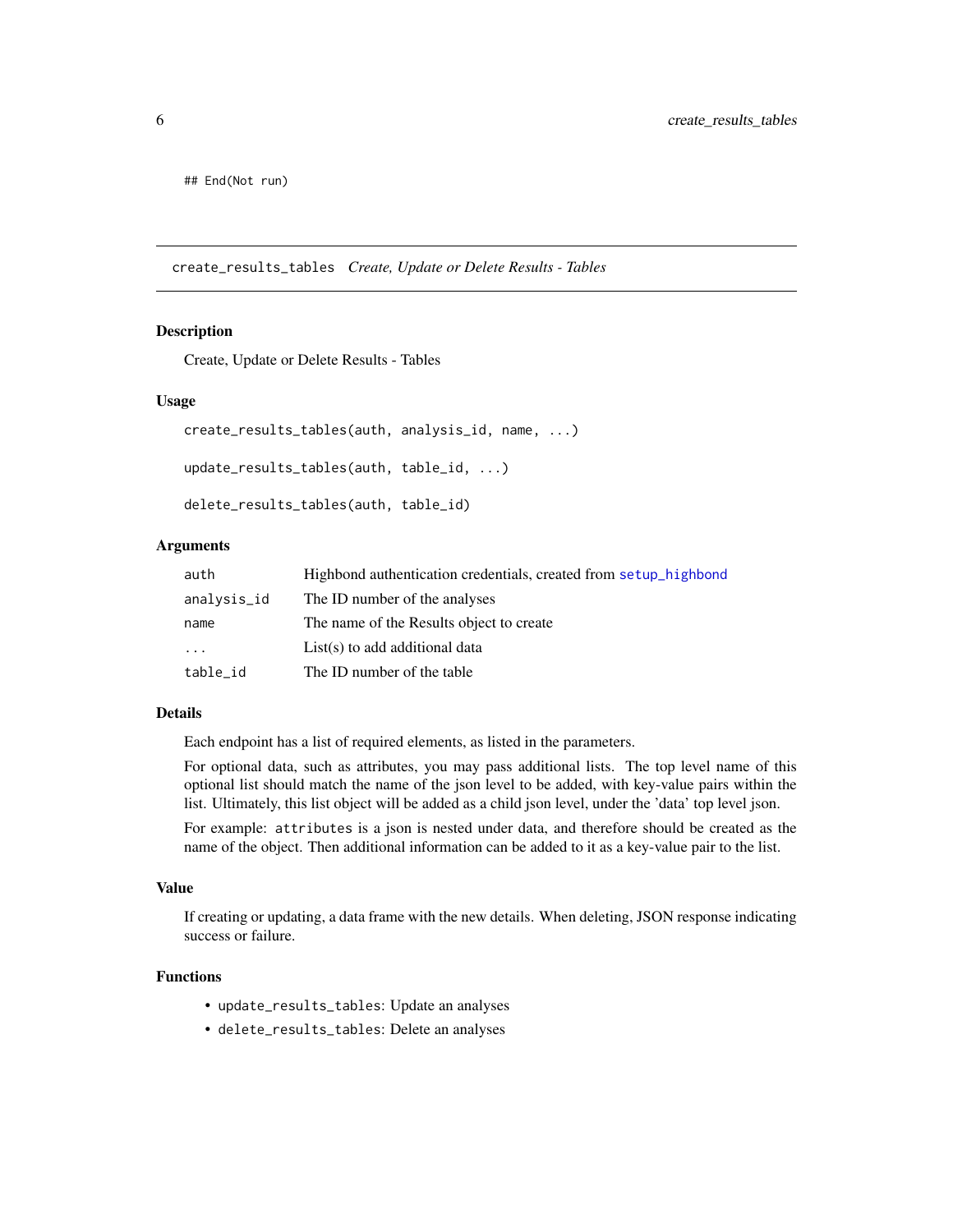<span id="page-6-0"></span>

# Description

Downloads the primary details of one or all projects

#### Usage

```
get_projects(
  auth,
 project_id = NULL,
  fields = NULL,
 pagesize = 50,
 waittime = 0.2)
```
# Arguments

| auth       | Highbond authentication credentials, created from setup_highbond                                          |
|------------|-----------------------------------------------------------------------------------------------------------|
| project_id | Project ID number. NULL will default to all items.                                                        |
| fields     | OPTIONAL. A character vector each field requested within the project. NULL<br>will default to all fields. |
| pagesize   | Defaults to 50. Maximum is 100.                                                                           |
| waittime   | Time in seconds to wait between requests.                                                                 |

# Details

Fields allowed: name, state, status, created\_at, updated\_at, description, background, budget, position, certification, control\_performance, risk\_assurance, management\_response, max\_sample\_size, number\_of\_testing\_rounds, opinion, opinion\_description, purpose, scope, start\_date, target\_date, tag\_list, project\_type, entities

#### Value

A tibble of projects

#### Examples

```
## Not run:
projects <- get_projects(auth)
projects <- get_projects(auth, fields = c('name', 'state', 'status'))
## End(Not run)
```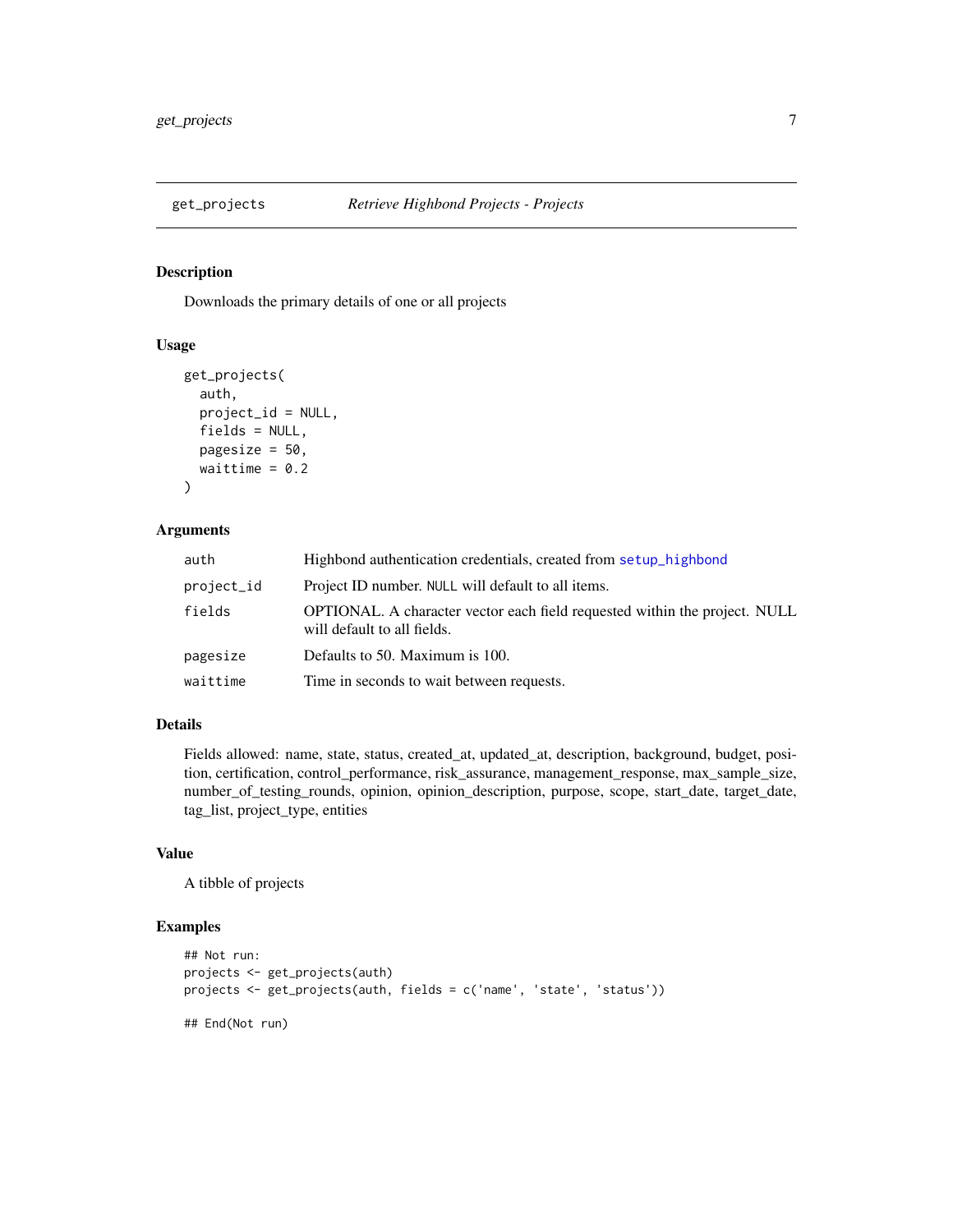# <span id="page-7-0"></span>Description

"An action is a specific follow-up measure that is associated with an identified issue. You can add actions and assign action owners. You can also set up reminders for yourself to retest issues or track hours spent on retesting by self-assigning actions."

# Usage

```
get_project_actions(
  auth,
  issue_id = NULL,
  action_id = NULL,
  fields = NULL,
 pagesize = 50,
  waittime = 0.2)
```
#### Arguments

| auth      | Highbond authentication credentials, created from setup_highbond                                          |
|-----------|-----------------------------------------------------------------------------------------------------------|
| issue_id  | Required if other parameter is blank. May obtain multiple rows.                                           |
| action_id | Required if other parameter is blank. Will get only one.                                                  |
| fields    | OPTIONAL. A character vector each field requested within the project. NULL<br>will default to all fields. |
| pagesize  | Defaults to 50. Maximum is 100.                                                                           |
| waittime  | Time in seconds to wait between requests.                                                                 |

### Details

possible fields: title, created\_at, updated\_at, owner\_name, owner\_email, send\_recurring\_reminder, include\_issue\_details, include\_remediation\_details, description, due\_date, priority, closed, completed\_date, status, submitted\_on, custom\_attributes, issue, assigned\_by, cc\_users

# Value

A tibble of actions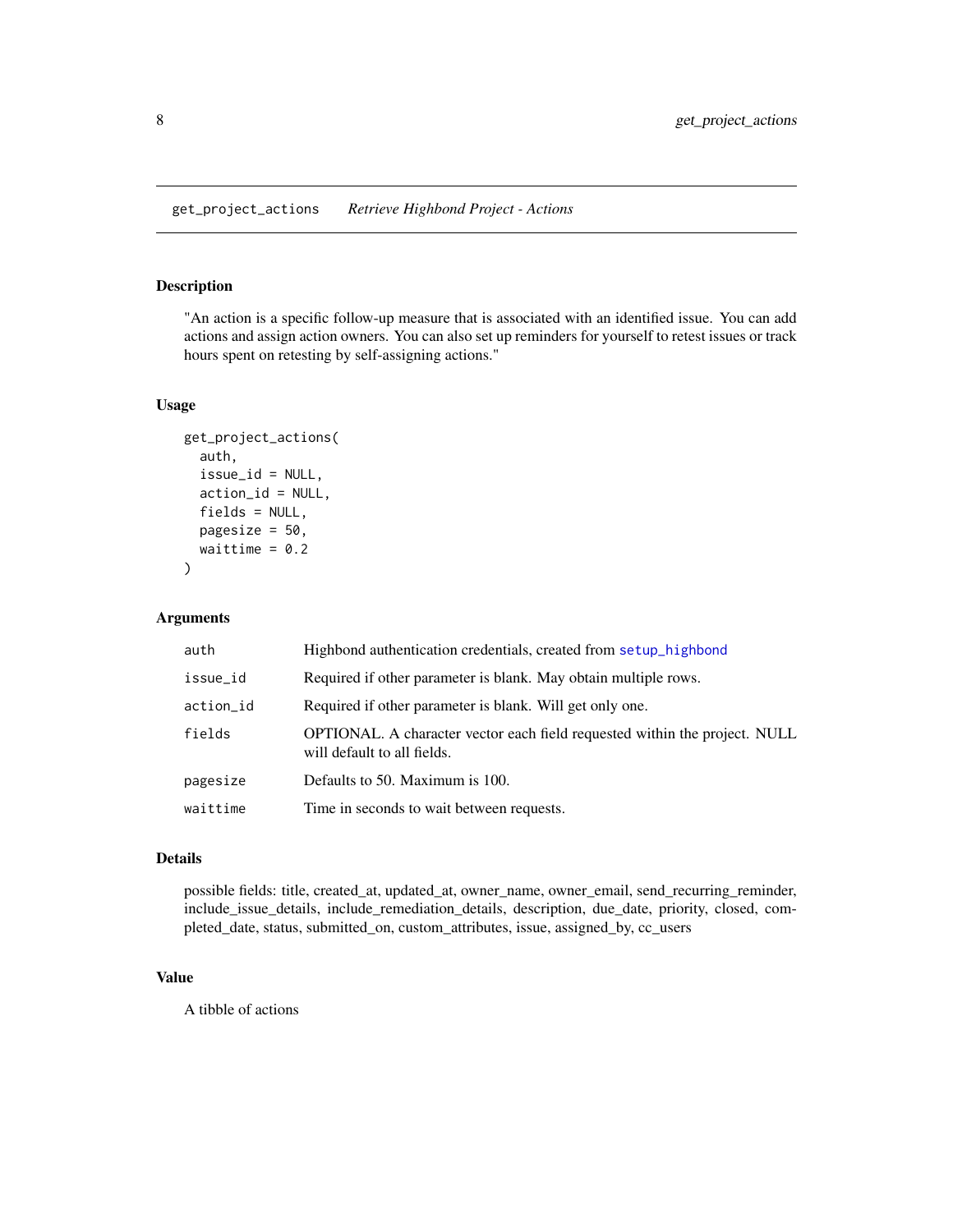<span id="page-8-0"></span>get\_project\_collaborators

*Retrieve Highbond Projects - Collaborators*

# Description

Get the collaborators, aka user roles in Project or Framework.

# Usage

```
get_project_collaborators(
 auth,
 project_id = NULL,
 encoded_uid = NULL,
 fields = NULL,
 pagesize = 50,
 waittime = 0.2)
```
# Arguments

| auth        | Highbond authentication credentials, created from setup_highbond                                                                                                     |
|-------------|----------------------------------------------------------------------------------------------------------------------------------------------------------------------|
| project_id  | Required if other parameter is blank.                                                                                                                                |
| encoded_uid | Required if the other parameter is blank. Base 64 encoded parent resource id<br>(project or framework) and user uid, encoded from format parent_resource_id:user_uid |
| fields      | <b>OPTIONAL.</b> A character vector each field requested within the project. NULL<br>will default to all fields.                                                     |
| pagesize    | Defaults to 50. Maximum is 100.                                                                                                                                      |
| waittime    | Time in seconds to wait between requests.                                                                                                                            |

# Details

Fields allowed: project, framework, user, project\_role, effective\_role, organization\_role, created\_at, updated\_at, group

# Value

A tibble of collaborators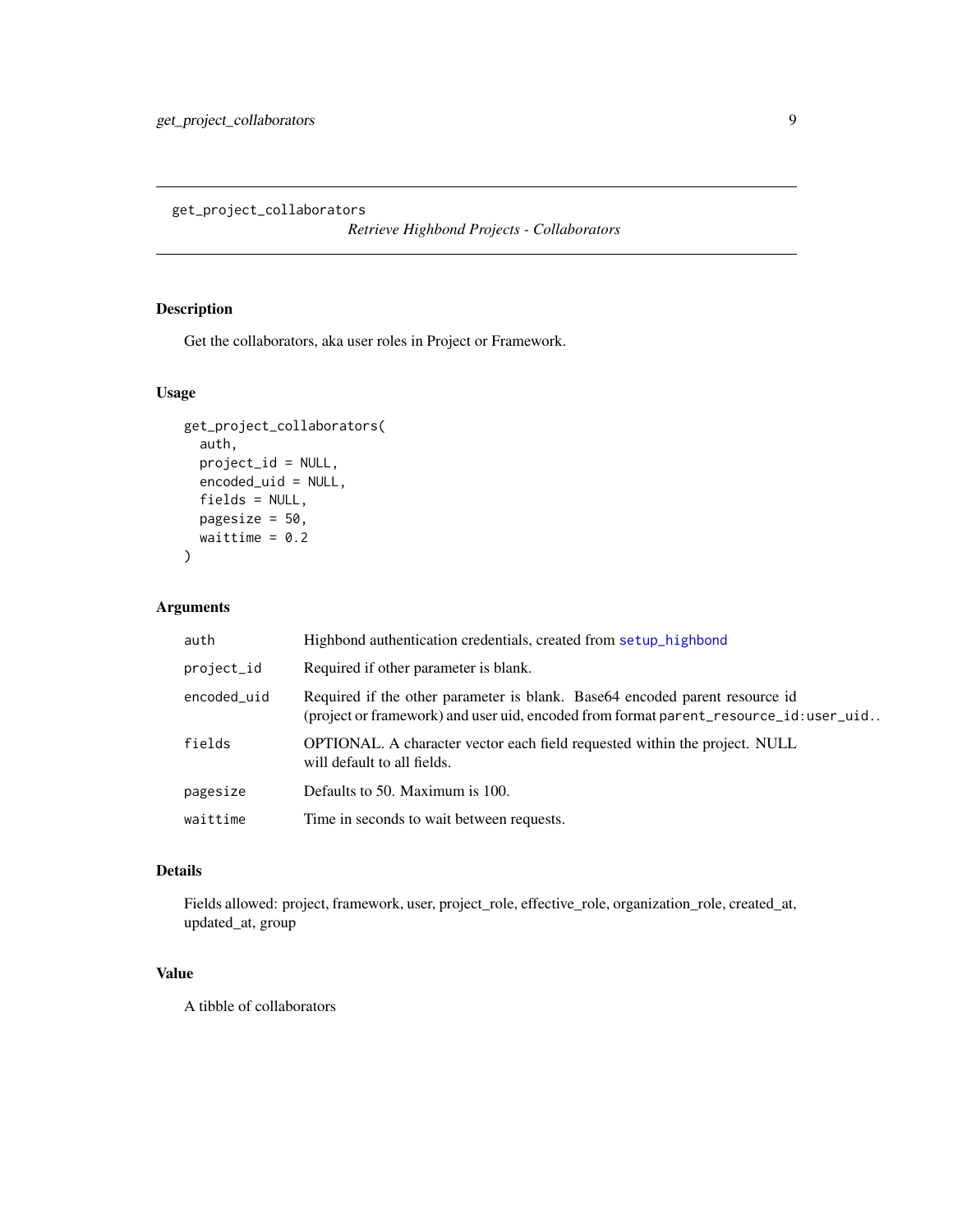# <span id="page-9-0"></span>Description

"A control is a program, policy, routine, or activity that is intended to mitigate a risk. Controls are organized by objectives, and can be associated with one or more risks. The combination of identified risks and corresponding controls defines the Risk Control Matrix. Controls are also known as procedures."

# Usage

```
get_project_controls(
  auth,
  objective_id = NULL,
 control_id = NULL,
  fields = NULL,
 pagesize = 50,
 waittime = 0.2)
```
#### Arguments

| auth         | Highbond authentication credentials, created from setup_highbond                                          |
|--------------|-----------------------------------------------------------------------------------------------------------|
| objective_id | Required if other parameter is blank. May obtain multiple rows.                                           |
| control_id   | Required if other parameter is blank. Will get only one.                                                  |
| fields       | OPTIONAL. A character vector each field requested within the project. NULL<br>will default to all fields. |
| pagesize     | Defaults to 50. Maximum is 100.                                                                           |
| waittime     | Time in seconds to wait between requests.                                                                 |

# Details

possible fields: title, description, control\_id, owner, frequency, control\_type, prevent\_detect, method, status, position, created\_at, updated\_at, custom\_attributes, objective, walkthrough, control\_test\_plan, control\_tests, mitigations, owner\_user, entities

#### Value

A tibble of controls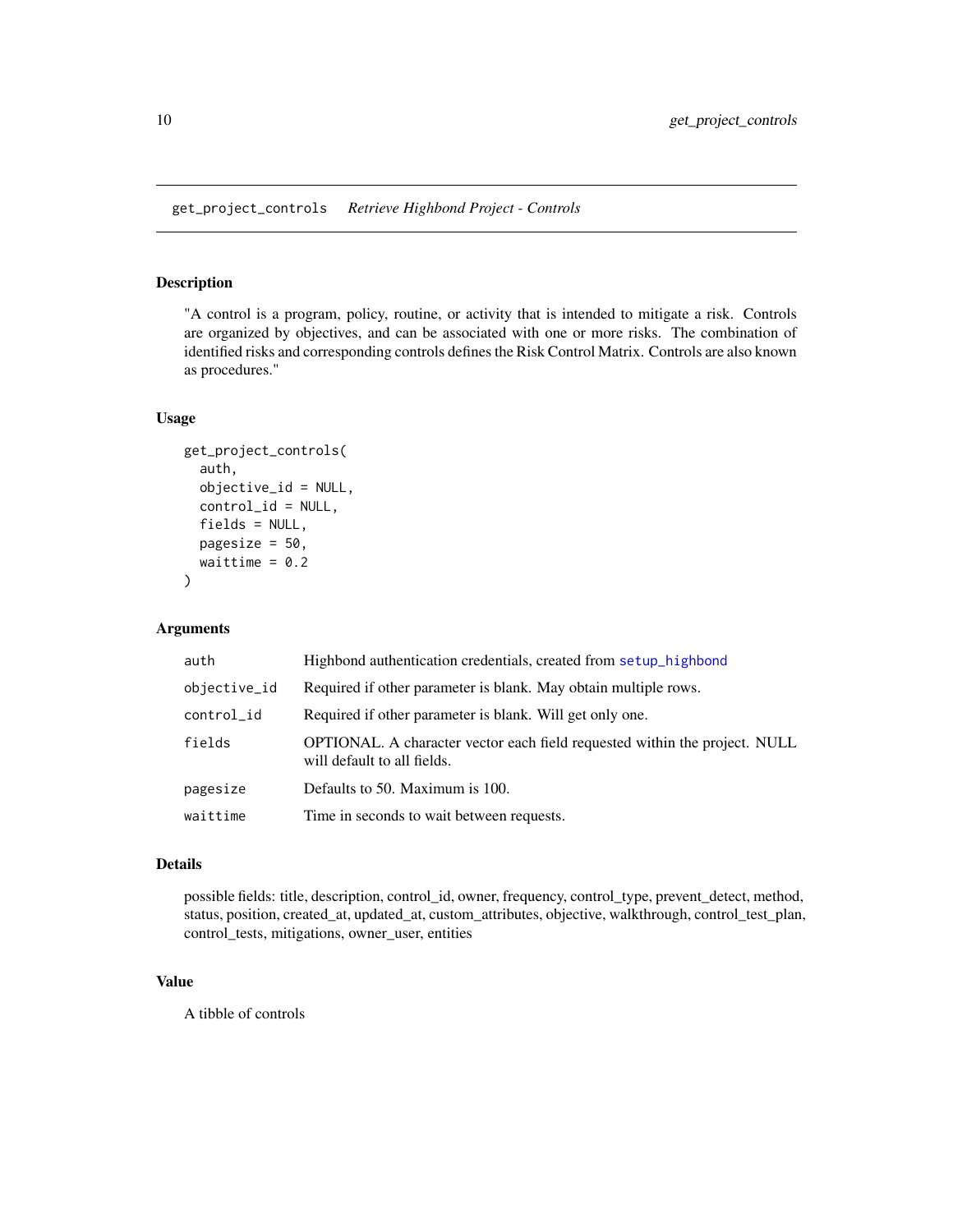<span id="page-10-0"></span>get\_project\_control\_tests

*Retrieve Highbond Project - Control Tests*

# Description

"Control tests evaluate the operating effectiveness of a control."

# Usage

```
get_project_control_tests(
 auth,
 control_test_id,
 fields = NULL,
 pagesize = 50,
 waittime = 0.2)
```
# Arguments

| auth            | Highbond authentication credentials, created from setup_highbond                                                 |  |
|-----------------|------------------------------------------------------------------------------------------------------------------|--|
| control_test_id |                                                                                                                  |  |
|                 | Will get only one.                                                                                               |  |
| fields          | <b>OPTIONAL.</b> A character vector each field requested within the project. NULL<br>will default to all fields. |  |
| pagesize        | Defaults to 50. Maximum is 100.                                                                                  |  |
| waittime        | Time in seconds to wait between requests.                                                                        |  |

# Details

Only applicable to test plans with Internal Control types

# Value

A tibble of control tests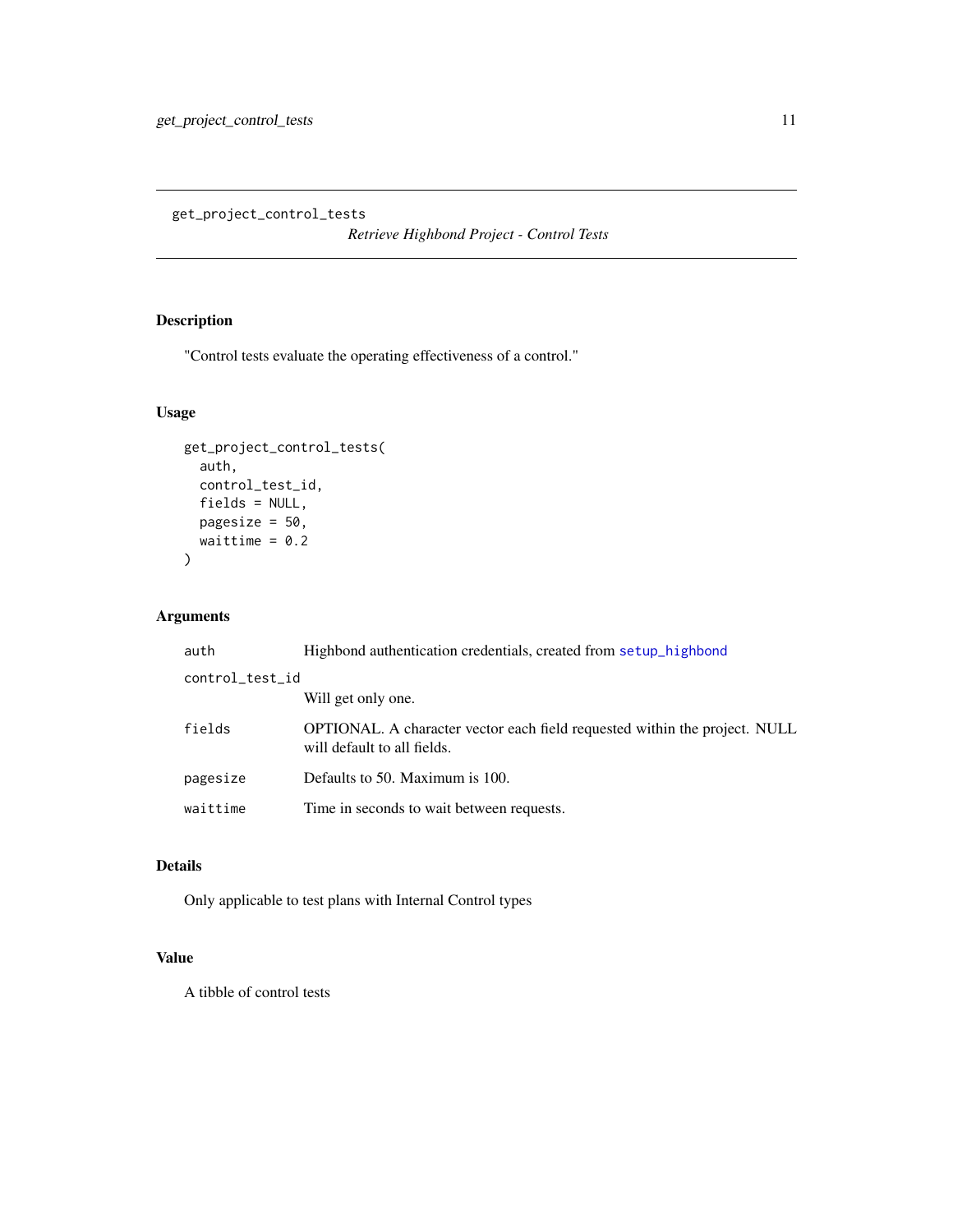```
get_project_control_test_plans
```
*Retrieve Highbond Project - Test Plans*

# Description

"A test plan is a document that details how controls are assessed. Test plans identify the testing method or type of evidence obtained, specify the total sample size (split amongst testing rounds), and illustrate test steps or attributes."

### Usage

```
get_project_control_test_plans(
  auth,
  control_test_plan_id,
  fields = NULL,
 pagesize = 50,
 waittime = 0.2)
```
#### Arguments

| auth                 | Highbond authentication credentials, created from setup highbond                                                 |  |
|----------------------|------------------------------------------------------------------------------------------------------------------|--|
| control_test_plan_id |                                                                                                                  |  |
|                      | Will get only one.                                                                                               |  |
| fields               | <b>OPTIONAL.</b> A character vector each field requested within the project. NULL<br>will default to all fields. |  |
| pagesize             | Defaults to 50. Maximum is 100.                                                                                  |  |
| waittime             | Time in seconds to wait between requests.                                                                        |  |

# Details

Only applicable to test plans with Internal Control types

possible fields: testing\_round\_number, not\_applicable, sample\_size, testing\_results, testing\_conclusion, created\_at, updated\_at, control, assigned\_user

# Value

A tibble of control test plans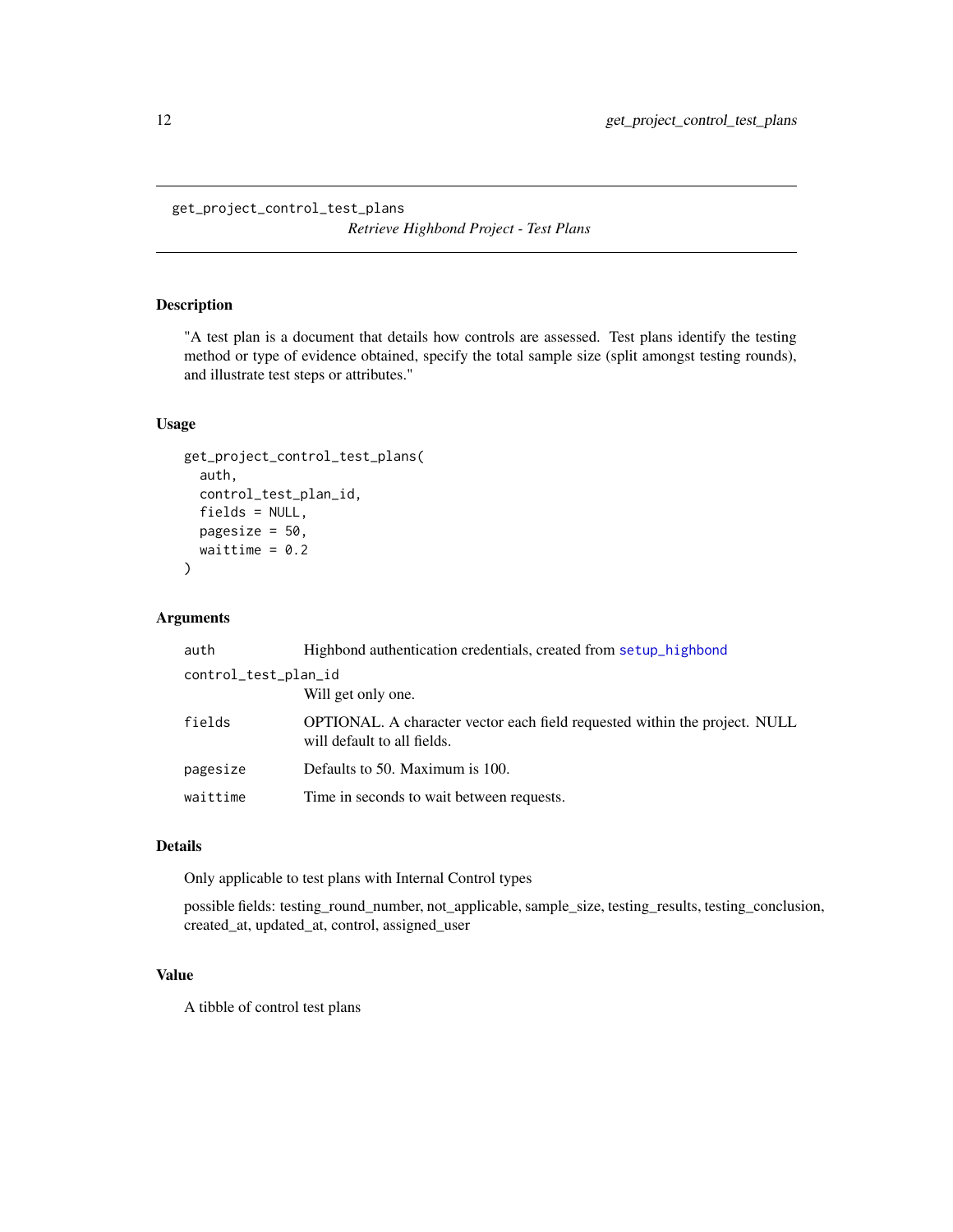<span id="page-12-0"></span>get\_project\_entities *Retrieve Highbond Projects - Entities*

### Description

Get all the entities

# Usage

```
get_project_entities(
 auth,
 entity_id = NULL,
 fields = NULL,
 pagesize = 50,
 waittime = 0.2)
```
# Arguments

| auth      | Highbond authentication credentials, created from setup_highbond                                                 |
|-----------|------------------------------------------------------------------------------------------------------------------|
| entity_id | NULL will default to all entities.                                                                               |
| fields    | <b>OPTIONAL.</b> A character vector each field requested within the project. NULL<br>will default to all fields. |
| pagesize  | Defaults to 50. Maximum is 100.                                                                                  |
| waittime  | Time in seconds to wait between requests.                                                                        |

# Details

Fields allowed: title, description, created\_at, updated\_at, parent, children\_count, entity\_category

# Value

A tibble of entities

get\_project\_entity\_categories *Retrieve Highbond Projects - Entity Categories*

# Description

Get all the entity categories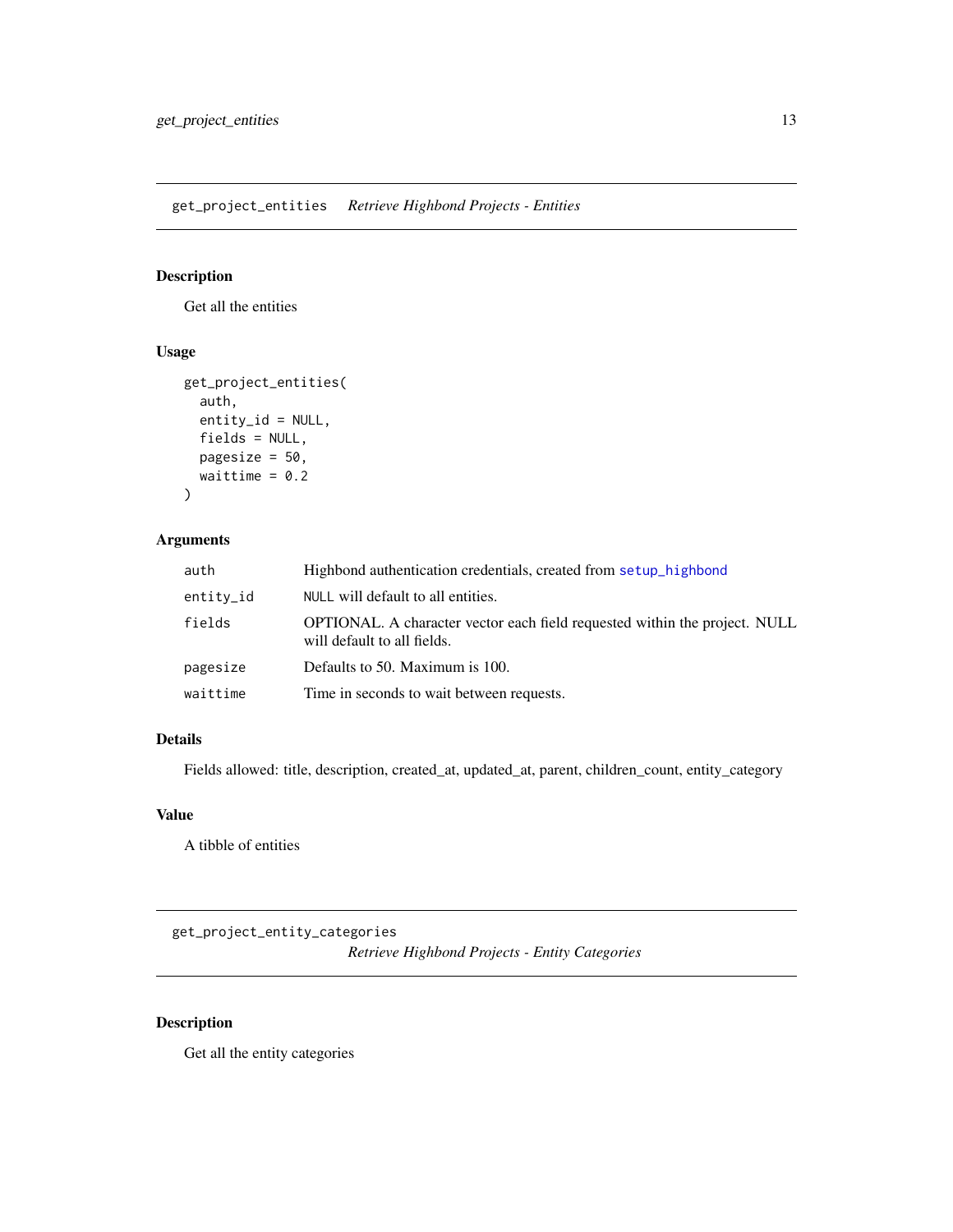# Usage

```
get_project_entity_categories(
  auth,
  entity_category_id = NULL,
  fields = NULL,
 pagesize = 50,
 waittime = 0.2)
```
# Arguments

| auth               | Highbond authentication credentials, created from setup_highbond                                                 |
|--------------------|------------------------------------------------------------------------------------------------------------------|
| entity_category_id |                                                                                                                  |
|                    | NULL will default to all entity categories                                                                       |
| fields             | <b>OPTIONAL.</b> A character vector each field requested within the project. NULL<br>will default to all fields. |
| pagesize           | Defaults to 50. Maximum is 100.                                                                                  |
| waittime           | Time in seconds to wait between requests.                                                                        |

# Details

Fields allowed: title, description, position, entities\_count, created\_at, updated\_at, entities

#### Value

A tibble of entities

get\_project\_issues *Retrieve Highbond Project - Issues*

# Description

"An issue is a problem, control gap, or exception that has been identified within a project. Adding an issue involves recording basic information about the issue and assigning the issue to an owner. Issues may also be known as deficiencies, findings, or another customized term."

### Usage

```
get_project_issues(
  auth,
 project_id = NULL,issue_id = NULL,
 fields = NULL,
 pagesize = 50,
 waittime = 0.2)
```
<span id="page-13-0"></span>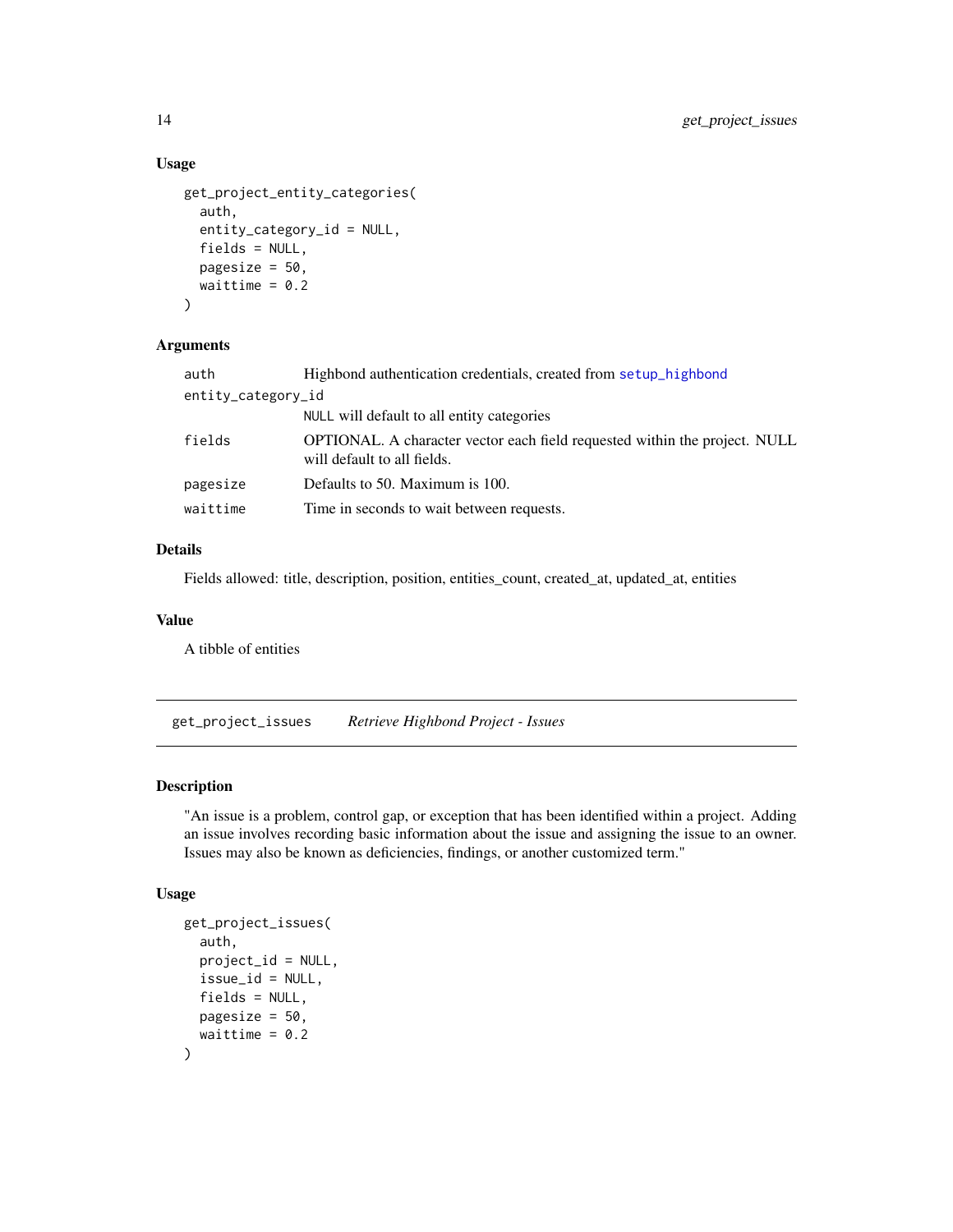# <span id="page-14-0"></span>Arguments

| auth       | Highbond authentication credentials, created from setup highbond                                                 |
|------------|------------------------------------------------------------------------------------------------------------------|
| project_id | Required if other parameter is blank. May obtain multiple rows.                                                  |
| issue_id   | Required if other parameter is blank. Will get only one.                                                         |
| fields     | <b>OPTIONAL.</b> A character vector each field requested within the project. NULL<br>will default to all fields. |
| pagesize   | Defaults to 50. Maximum is 100.                                                                                  |
| waittime   | Time in seconds to wait between requests.                                                                        |

#### Details

possible fields: title, description, creator\_name, created\_at, updated\_at, position, owner, recommendation, deficiency\_type, severity, published, identified\_at, reference, reference\_prefix, risk, scope, escalation, cause, effect, cost\_impact, executive\_summary, executive\_owner, project\_owner, closed, remediation\_status, remediation\_plan, remediation\_date, actual\_remediation\_date, retest\_deadline\_date, actual\_retest\_date, retesting\_results\_overview, custom\_attributes, project, entities

# Value

A tibble of issues

```
get_project_mitigations
```
*Retrieve Highbond Project - Mitigations*

# Description

The mapping between controls and risks

# Usage

```
get_project_mitigations(
  auth,
  mitigation_id,
  fields = NULL,
  pagesize = 50,
  waittime = 0.2\mathcal{L}
```
## Arguments

| auth          | Highbond authentication credentials, created from setup highbond                                                 |
|---------------|------------------------------------------------------------------------------------------------------------------|
| mitigation_id | Will get only one.                                                                                               |
| fields        | <b>OPTIONAL.</b> A character vector each field requested within the project. NULL<br>will default to all fields. |
| pagesize      | Defaults to 50. Maximum is 100.                                                                                  |
| waittime      | Time in seconds to wait between requests.                                                                        |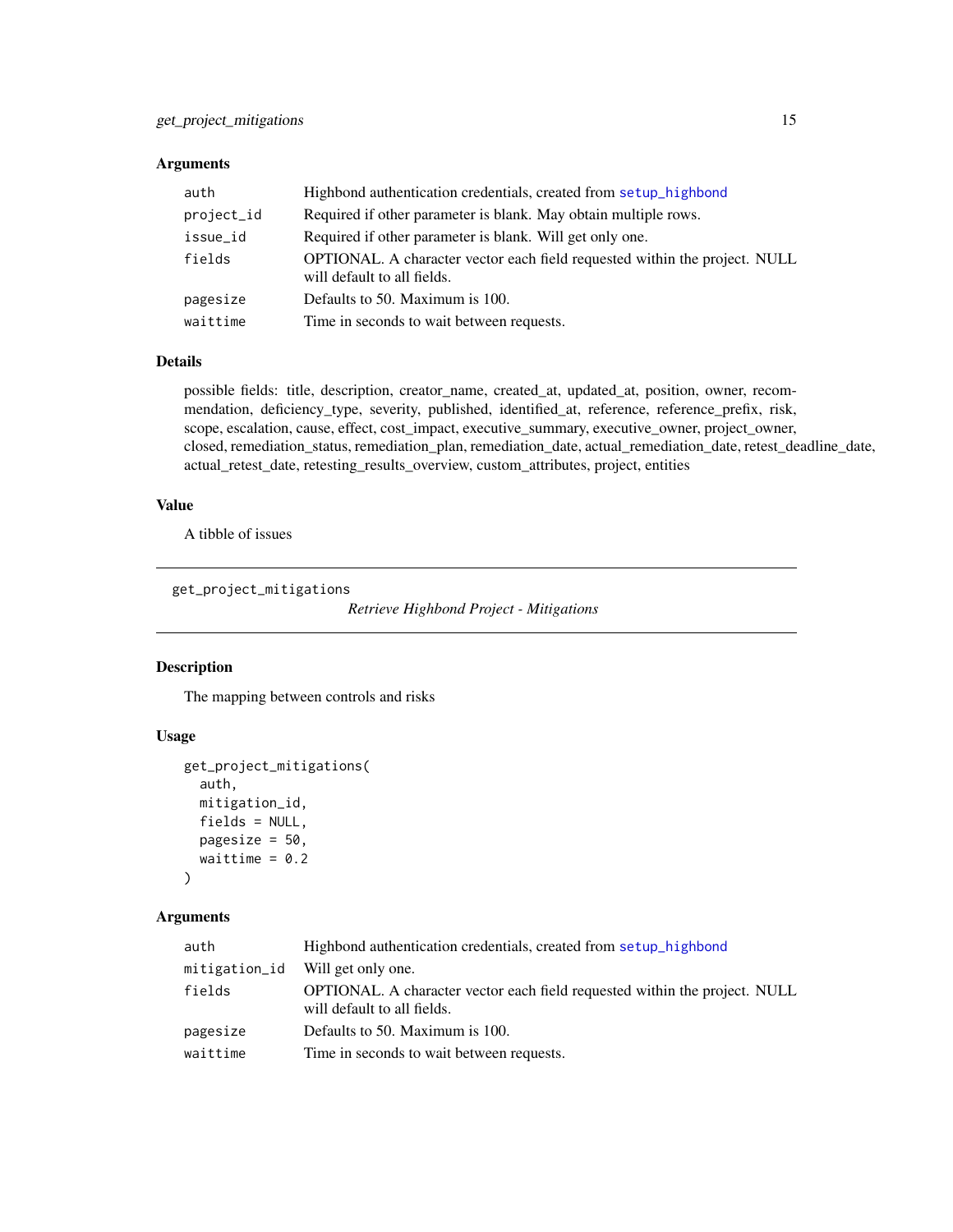# <span id="page-15-0"></span>Value

A tibble of mitigations

get\_project\_narratives

*Retrieve Highbond Project - Narratives*

# Description

"A narrative is a description of a business process or area under review. Narratives are also known as policies, process narratives, process descriptions, or control guides."

# Usage

```
get_project_narratives(
  auth,
  objective_id = NULL,
 narrative_id = NULL,
 fields = NULL,
 pagesize = 50,
 waittime = 0.2)
```
#### Arguments

| auth         | Highbond authentication credentials, created from setup_highbond                                          |
|--------------|-----------------------------------------------------------------------------------------------------------|
| objective_id | Required if other parameter is blank. May obtain multiple rows.                                           |
| narrative_id | Required if other parameter is blank. Will get only one row.                                              |
| fields       | OPTIONAL. A character vector each field requested within the project. NULL<br>will default to all fields. |
| pagesize     | Defaults to 50. Maximum is 100.                                                                           |
| waittime     | Time in seconds to wait between requests.                                                                 |

# Details

possible fields: title, description, created\_at, updated\_at, objective

# Value

A tibble of narratives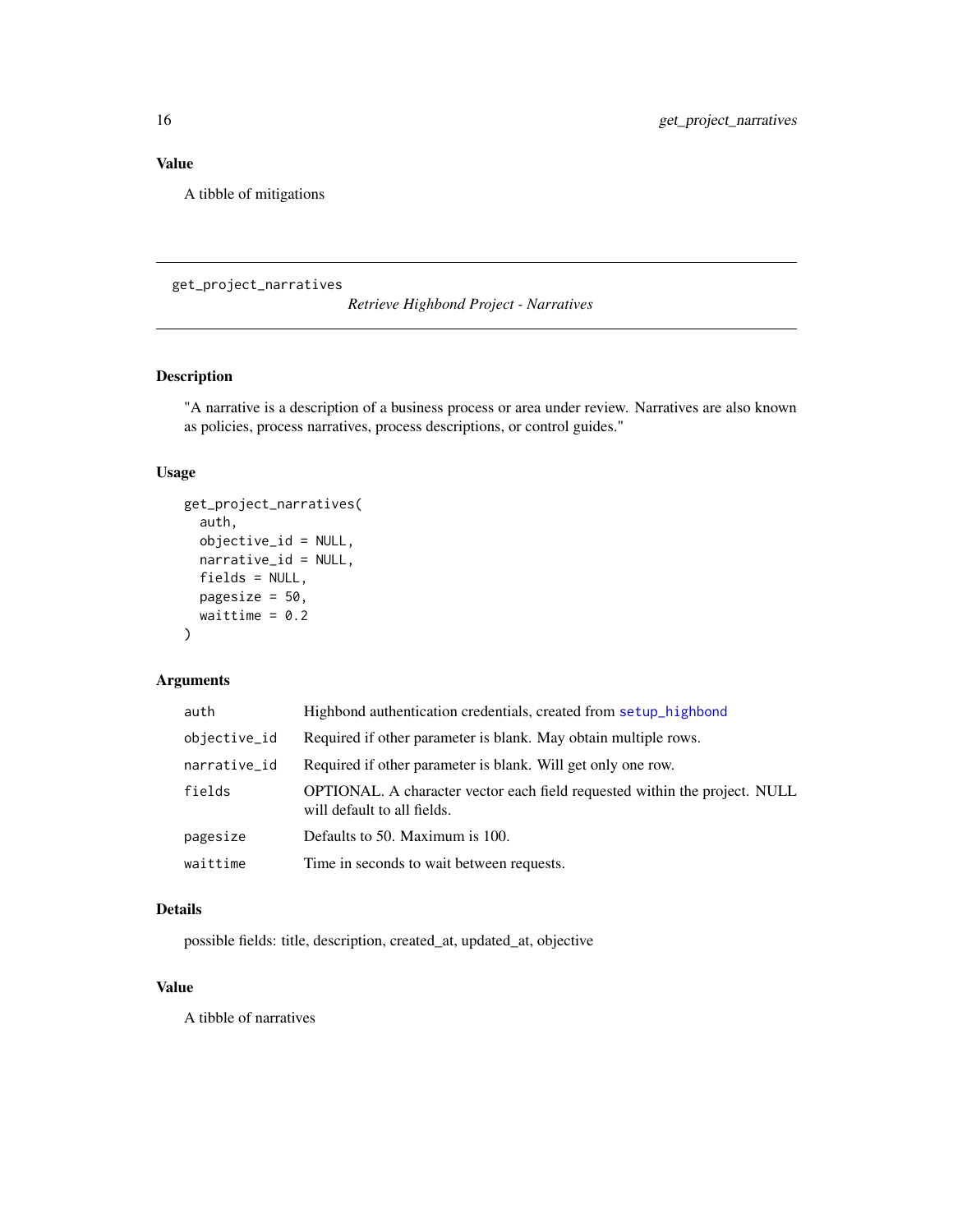<span id="page-16-0"></span>get\_project\_objectives

*Retrieve Highbond Project - Objectives*

## Description

Downloads the primary details of one or multiple objectives for a project. Also known as sections, processes, cycles, functional areas, application systems, or another custom term.

#### Usage

```
get_project_objectives(
  auth,
 project_id = NULL,
  objective_id = NULL,
  fields = NULL,
  pagesize = 50,
  waittime = 0.2)
```
## Arguments

| auth         | Highbond authentication credentials, created from setup_highbond                                                 |
|--------------|------------------------------------------------------------------------------------------------------------------|
| project_id   | Required if other parameter is blank. May obtain multiple rows.                                                  |
| objective_id | Required if other parameter is blank. Will get only one row.                                                     |
| fields       | <b>OPTIONAL.</b> A character vector each field requested within the project. NULL<br>will default to all fields. |
| pagesize     | Defaults to 50. Maximum is 100.                                                                                  |
| waittime     | Time in seconds to wait between requests.                                                                        |

#### Details

possible fields: title, description, reference, division\_department, owner, executive\_owner, created\_at, updated\_at, project, assigned\_user, custom\_attributes, position, risk\_control\_matrix\_id, walkthrough\_summary\_id, testing\_round\_1\_id, testing\_round\_2\_id, testing\_round\_3\_id, testing\_round\_4\_id, entities

# Value

A tibble of objectives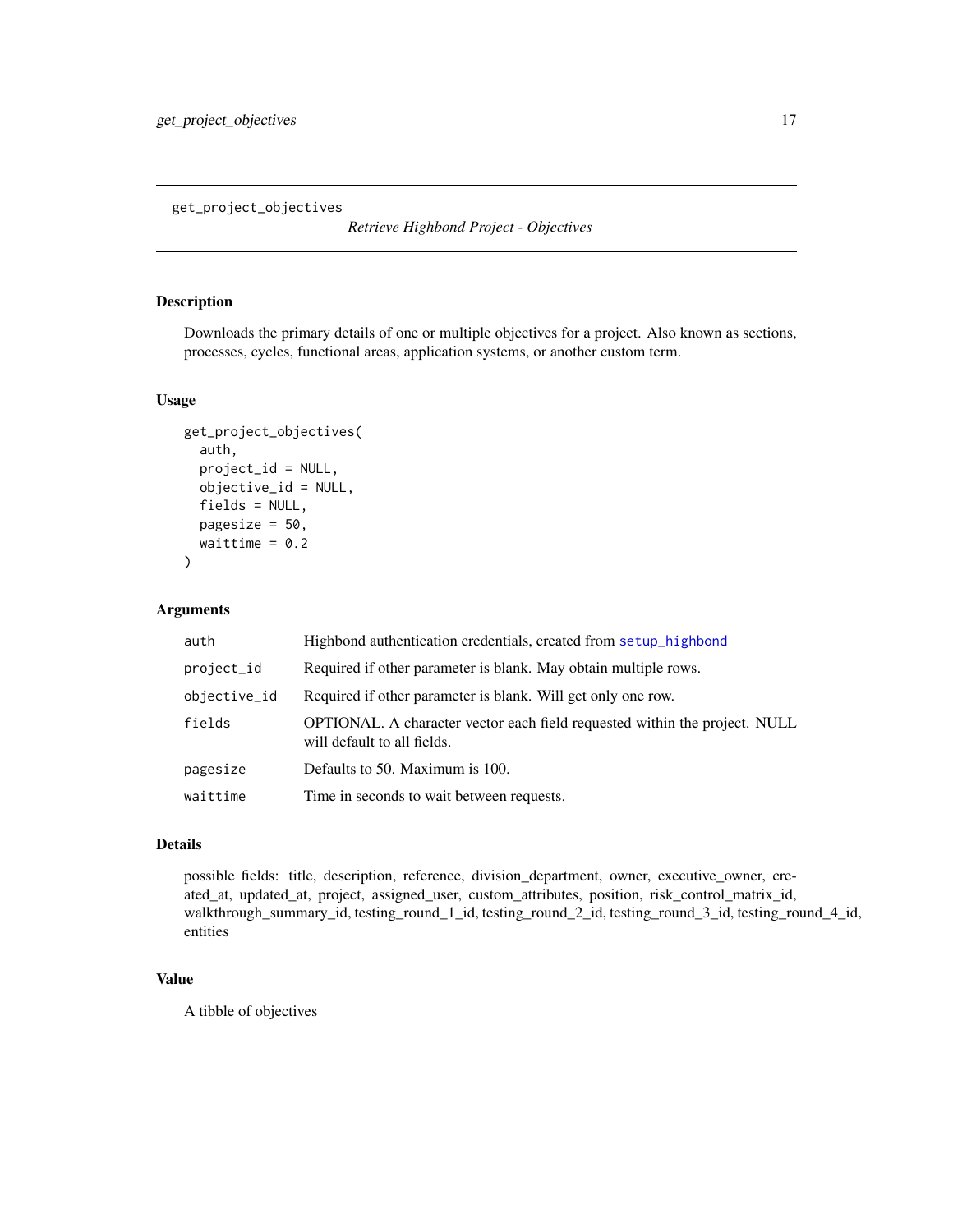```
get_project_planning_files
```
*Retrieve Highbond Project - Planning Files*

# Description

Downloads the primary details of one or multiple planning files for a project.

# Usage

```
get_project_planning_files(
 auth,
 project_id = NULL,
 planning_file_id = NULL,
 fields = NULL,
 pagesize = 50,
 waittime = 0.2)
```
# Arguments

| auth             | Highbond authentication credentials, created from setup_highbond                                                 |
|------------------|------------------------------------------------------------------------------------------------------------------|
| project_id       | Required if other parameter is blank. May obtain multiple rows.                                                  |
| planning_file_id |                                                                                                                  |
|                  | Required if other parameter is blank. Will get only one row.                                                     |
| fields           | <b>OPTIONAL.</b> A character vector each field requested within the project. NULL<br>will default to all fields. |
| pagesize         | Defaults to 50. Maximum is 100.                                                                                  |
| waittime         | Time in seconds to wait between requests.                                                                        |

# Details

possible fields: name, reference\_id, description, position, created\_at, updated\_at, custom\_attributes, project

# Value

A tibble of planning files.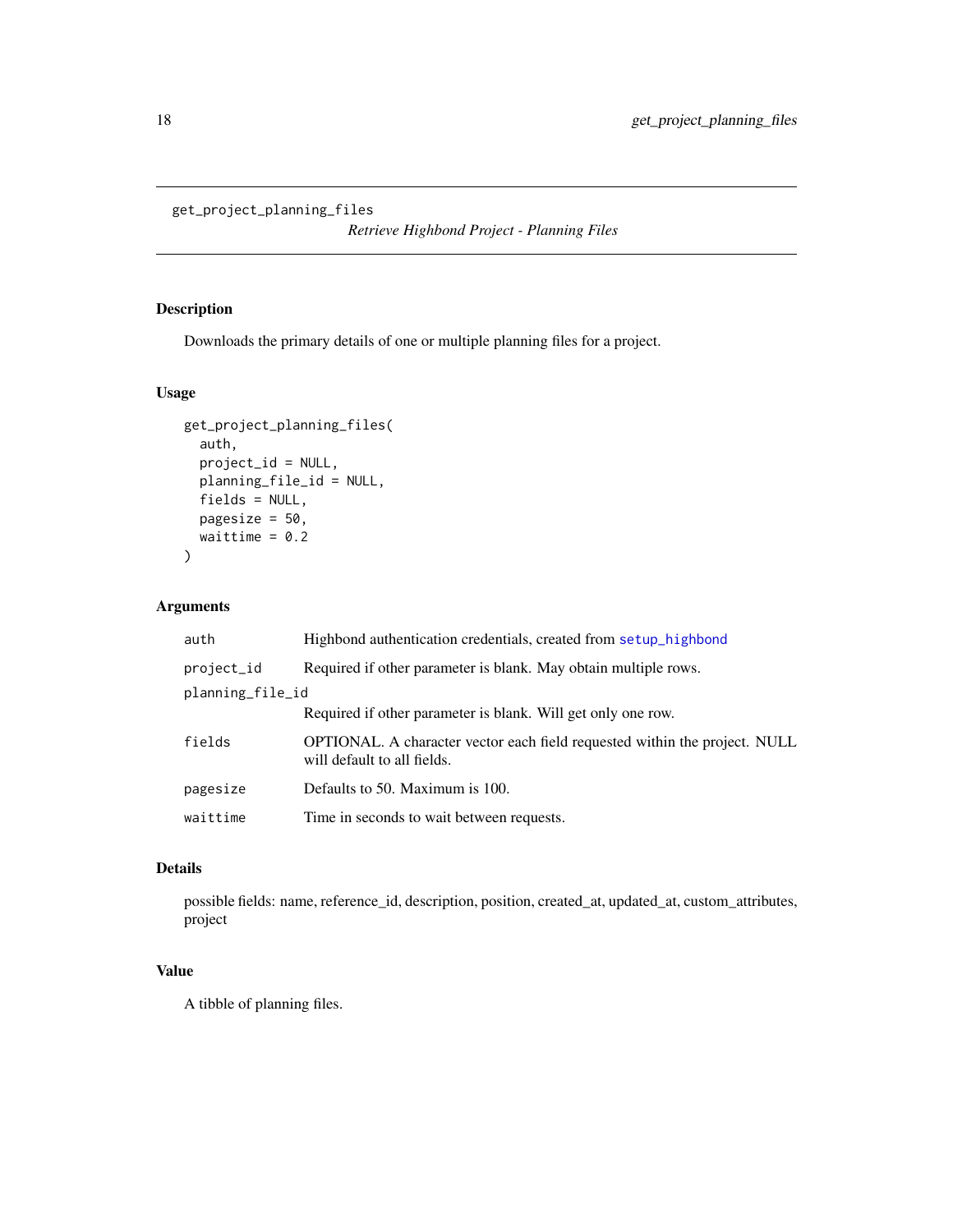<span id="page-18-0"></span>get\_project\_request\_items

*Retrieve Highbond Project - Request Items*

# Description

Capture what you asked for

# Usage

```
get_project_request_items(
 auth,
 request_id,
 fields = NULL,
 pagesize = 50,
 waittime = 0.2)
```
# Arguments

| auth       | Highbond authentication credentials, created from setup_highbond                                          |
|------------|-----------------------------------------------------------------------------------------------------------|
| request_id | Will get only one.                                                                                        |
| fields     | OPTIONAL. A character vector each field requested within the project. NULL<br>will default to all fields. |
| pagesize   | Defaults to 50. Maximum is 100.                                                                           |
| waittime   | Time in seconds to wait between requests.                                                                 |

#### Value

A tibble of walkthroughs

get\_project\_result\_files

*Retrieve Highbond Project - Result Files*

# Description

Downloads the primary details of one or multiple result files for a project.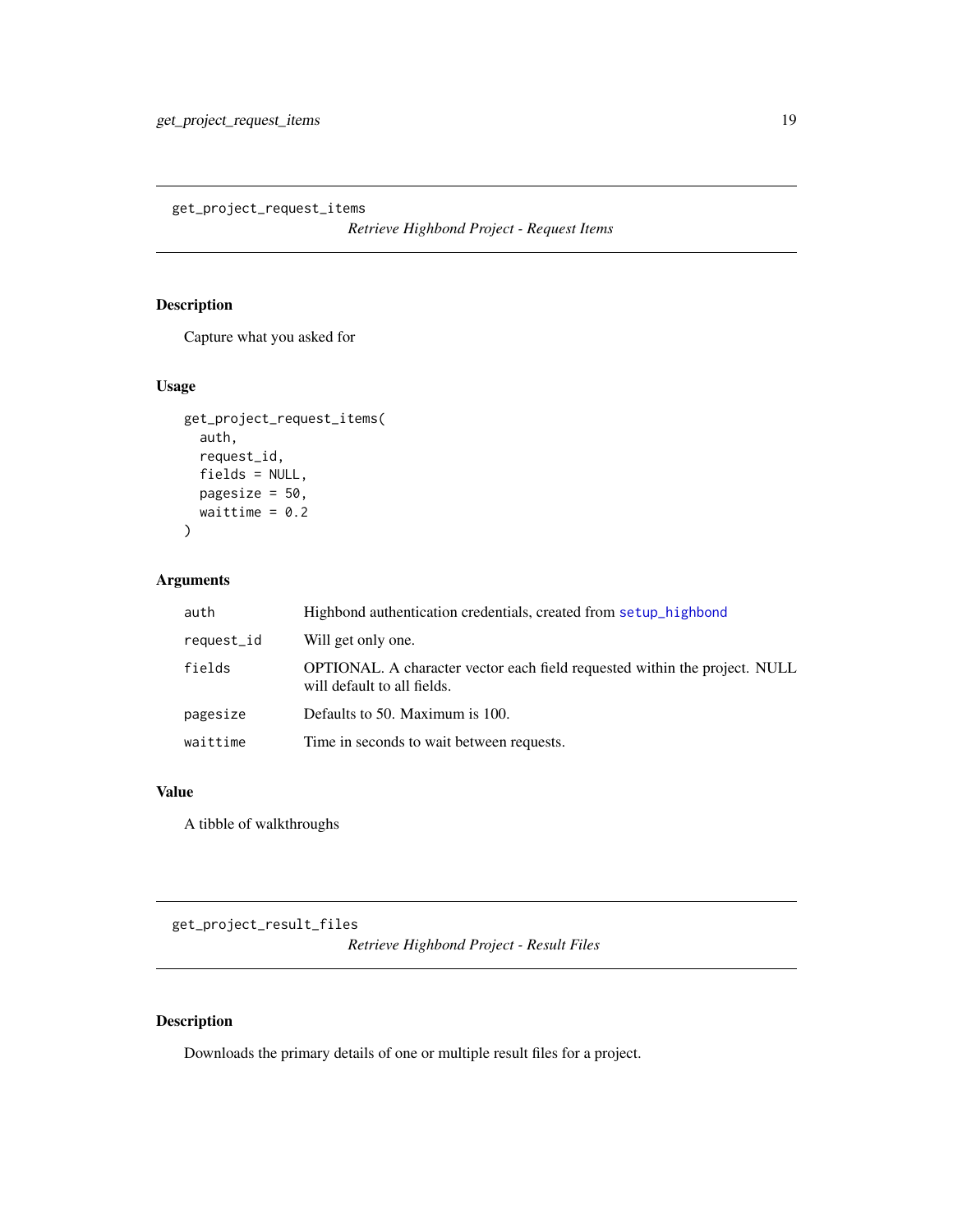# Usage

```
get_project_result_files(
 auth,
 project_id = NULL,
 results_file_id = NULL,
 fields = NULL,pagesize = 50,
 waittime = 0.2)
```
# Arguments

| auth            | Highbond authentication credentials, created from setup_highbond                                                 |
|-----------------|------------------------------------------------------------------------------------------------------------------|
| project_id      | Required if other parameter is blank. May obtain multiple rows.                                                  |
| results_file_id |                                                                                                                  |
|                 | Required if other parameter is blank. Will get only one row.                                                     |
| fields          | <b>OPTIONAL.</b> A character vector each field requested within the project. NULL<br>will default to all fields. |
| pagesize        | Defaults to 50. Maximum is 100.                                                                                  |
| waittime        | Time in seconds to wait between requests.                                                                        |

#### Details

possible fields: name, reference\_id, description, position, created\_at, updated\_at, custom\_attributes, project

#### Value

A tibble of result files

get\_project\_risks *Retrieve Highbond Project - Risks*

# Description

"A narrative is a description of a business process or area under review. Narratives are also known as policies, process narratives, process descriptions, or control guides."

### Usage

```
get_project_risks(
  auth,
  objective_id = NULL,
  risk_id = NULL,
  fields = NULL,
  pagesize = 50,
  waittime = 0.2\mathcal{L}
```
<span id="page-19-0"></span>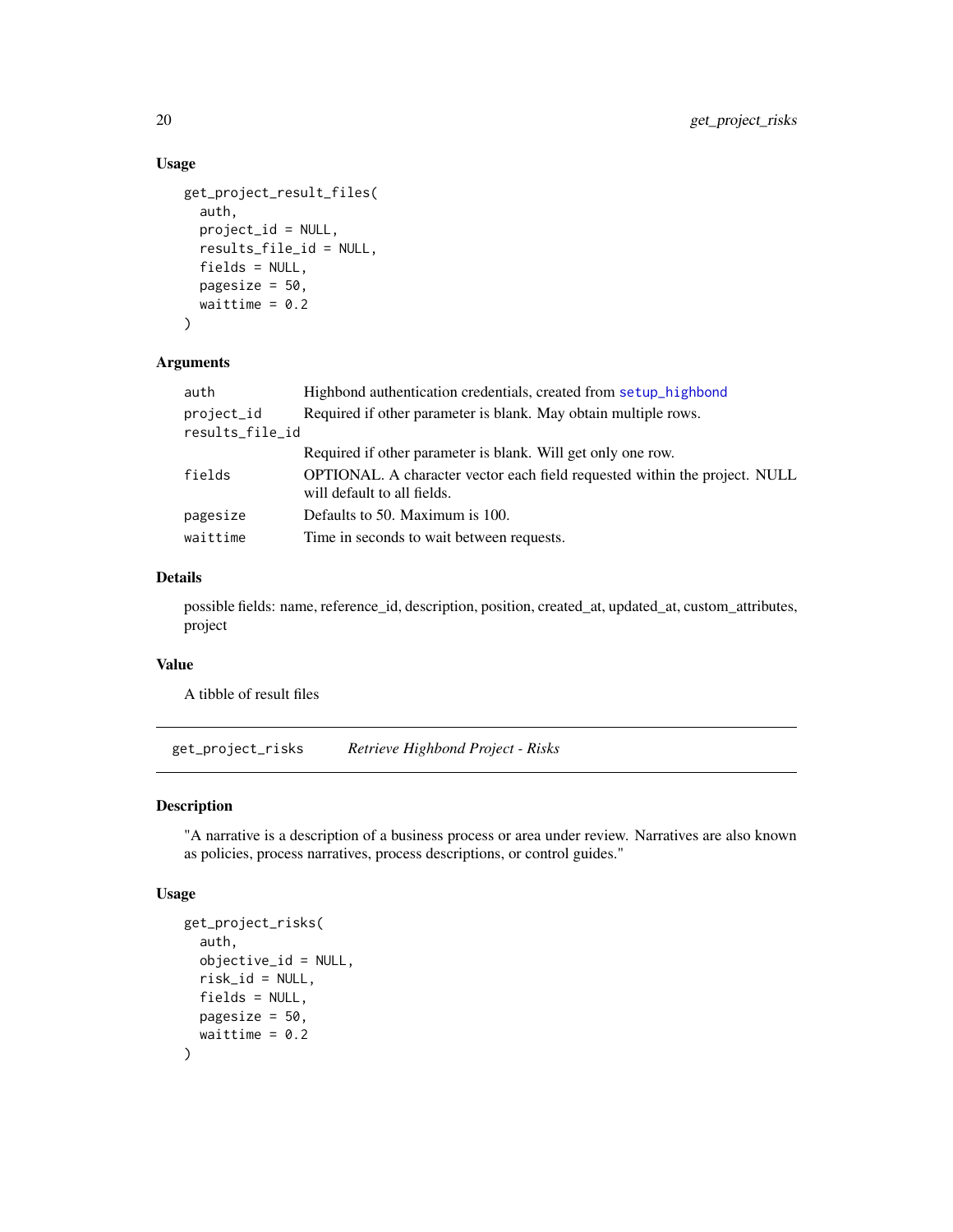# <span id="page-20-0"></span>get\_project\_types 21

# Arguments

| auth         | Highbond authentication credentials, created from setup highbond                                                 |
|--------------|------------------------------------------------------------------------------------------------------------------|
| objective_id | Required if other parameter is blank. May obtain multiple rows.                                                  |
| risk_id      | Required if other parameter is blank. Will get only one.                                                         |
| fields       | <b>OPTIONAL.</b> A character vector each field requested within the project. NULL<br>will default to all fields. |
| pagesize     | Defaults to 50. Maximum is 100.                                                                                  |
| waittime     | Time in seconds to wait between requests.                                                                        |

# Details

possible fields: title, description, risk\_id, position, impact, likelihood, custom\_attributes, created\_at, updated\_at, objective, mitigations, entities

# Value

A tibble of Risks

<span id="page-20-1"></span>get\_project\_types *Retrieve Highbond Projects - Project Types*

# Description

Downloads the primary details of one or all project types.

# Usage

```
get_project_types(
 auth,
 project_type_id = NULL,
 fields = NULL,
 pagesize = 50,
 waittime = 0.2)
```
# Arguments

| auth            | Highbond authentication credentials, created from setup_highbond                                          |
|-----------------|-----------------------------------------------------------------------------------------------------------|
| project_type_id |                                                                                                           |
|                 | NULL Defaults to all project types                                                                        |
| fields          | OPTIONAL. A character vector each field requested within the project. NULL<br>will default to all fields. |
| pagesize        | Defaults to 50. Maximum is 100.                                                                           |
| waittime        | Time in seconds to wait between requests.                                                                 |
|                 |                                                                                                           |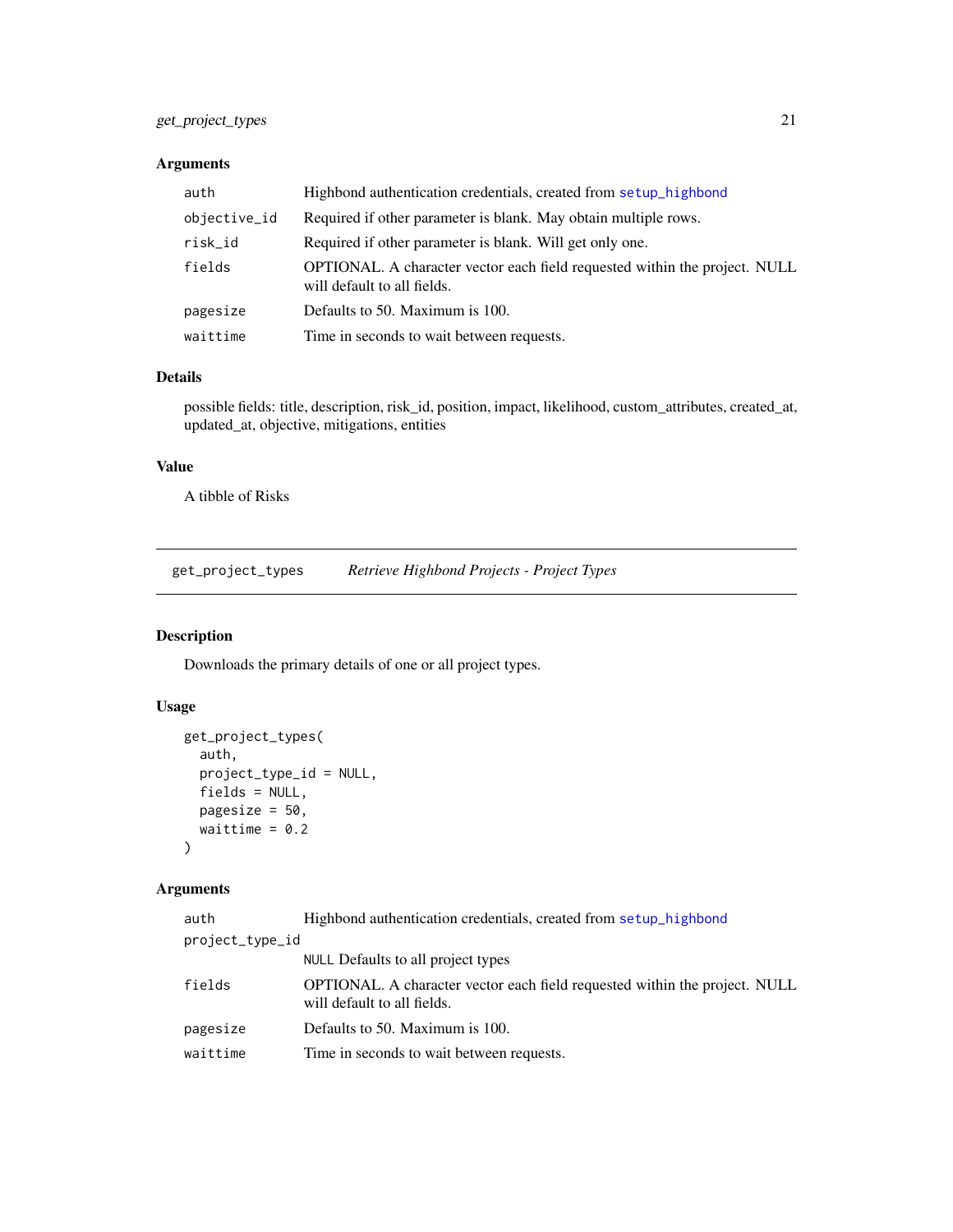# <span id="page-21-0"></span>Details

Possible fields include: name, description, workflow, project\_terms, certification\_terms, control\_terms, finding\_terms, control\_test\_terms, finding\_action\_terms, narrative\_terms, objective\_terms, planning\_terms, results\_terms, risk\_terms, test\_plan\_terms, walkthrough\_terms

### Value

A tibble of project types

get\_project\_type\_custom\_attributes

*Retrieve Highbond Projects - Project Type Custom Attributes*

# Description

Get the custom attributes set within a project type. Note these are different than the custom terms used to rename fields. For those, see [get\\_project\\_types](#page-20-1)

# Usage

```
get_project_type_custom_attributes(
  auth,
  project_type_id = NULL,
  custom_attributes_id = NULL,
  fields = NULL,
 pagesize = 50,
  waittime = 0.2)
```
#### Arguments

| auth                 | Highbond authentication credentials, created from setup_highbond                                                                                                     |
|----------------------|----------------------------------------------------------------------------------------------------------------------------------------------------------------------|
| project_type_id      |                                                                                                                                                                      |
|                      | Required if other parameter is blank.                                                                                                                                |
| custom_attributes_id |                                                                                                                                                                      |
|                      | Required if the other parameter is blank. Base 64 encoded parent resource id<br>(project or framework) and user uid, encoded from format parent_resource_id:user_uid |
| fields               | <b>OPTIONAL.</b> A character vector each field requested within the project. NULL<br>will default to all fields.                                                     |
| pagesize             | Defaults to 50. Maximum is 100.                                                                                                                                      |
| waittime             | Time in seconds to wait between requests.                                                                                                                            |

# Value

A tibble of custom attributes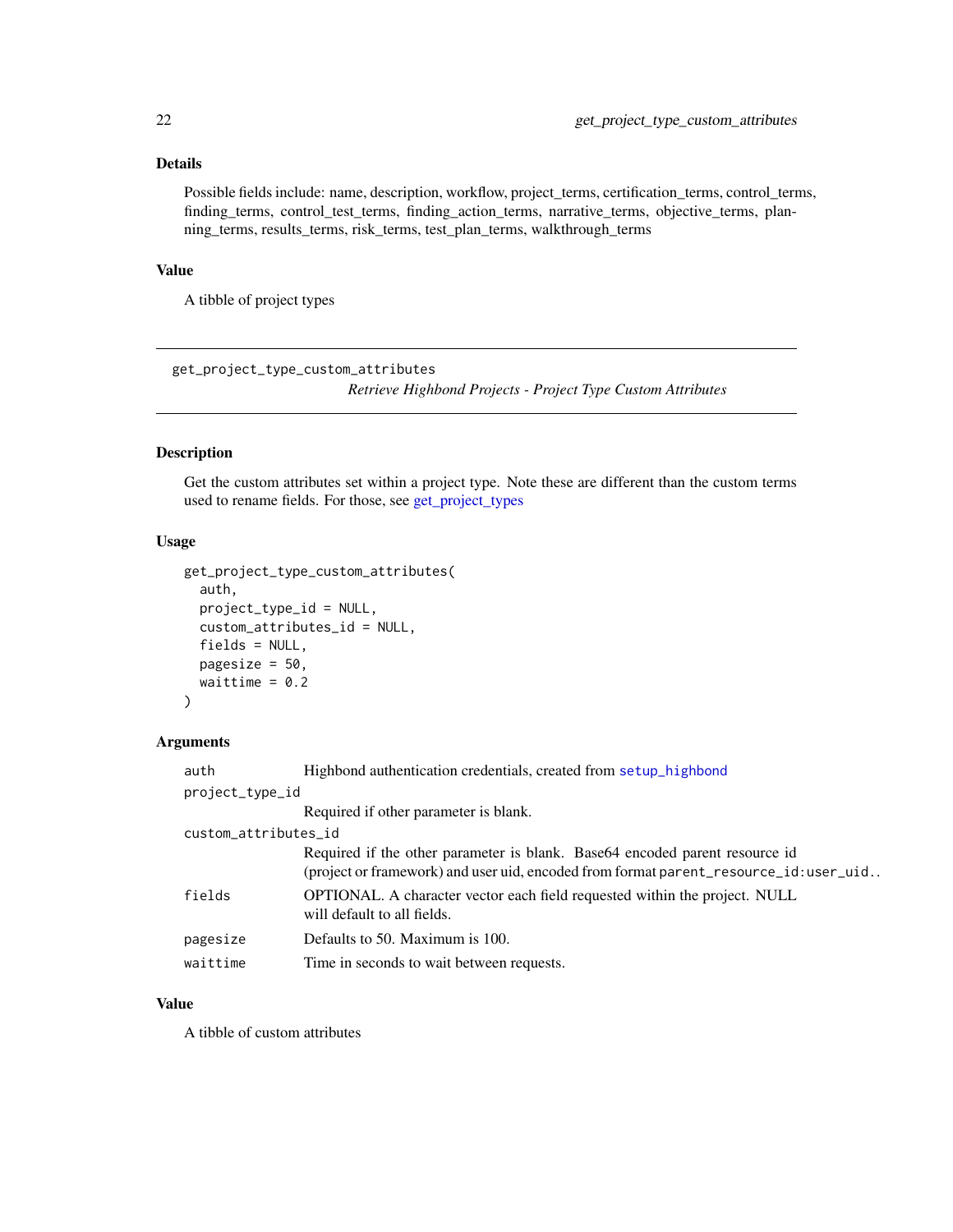<span id="page-22-0"></span>get\_project\_walkthroughs

*Retrieve Highbond Project - Walkthroughs / Execute Procedures*

#### Description

"A walkthrough is a series of steps you perform to establish the reliability of controls and test the design of controls. Each control you define has a corresponding walkthrough that is used to verify that the control is designed appropriately. In a Workplan workflow project, a walkthrough is called an execute procedure."

#### Usage

```
get_project_walkthroughs(
  auth,
  walkthrough_id,
  fields = NULL,
  pagesize = 50,
  waittime = 0.2\mathcal{L}
```
#### Arguments

| auth     | Highbond authentication credentials, created from setup_highbond                                          |
|----------|-----------------------------------------------------------------------------------------------------------|
|          | walkthrough_id Will get only one.                                                                         |
| fields   | OPTIONAL. A character vector each field requested within the project. NULL<br>will default to all fields. |
| pagesize | Defaults to 50. Maximum is 100.                                                                           |
| waittime | Time in seconds to wait between requests.                                                                 |

#### Value

A tibble of walkthroughs

get\_results\_analyses *Retrieve Highbond Results - Analyses*

# Description

Downloads a list of Analyses in a Collection

#### Usage

```
get_results_analyses(auth, collection_id = NULL, analysis_id = NULL)
```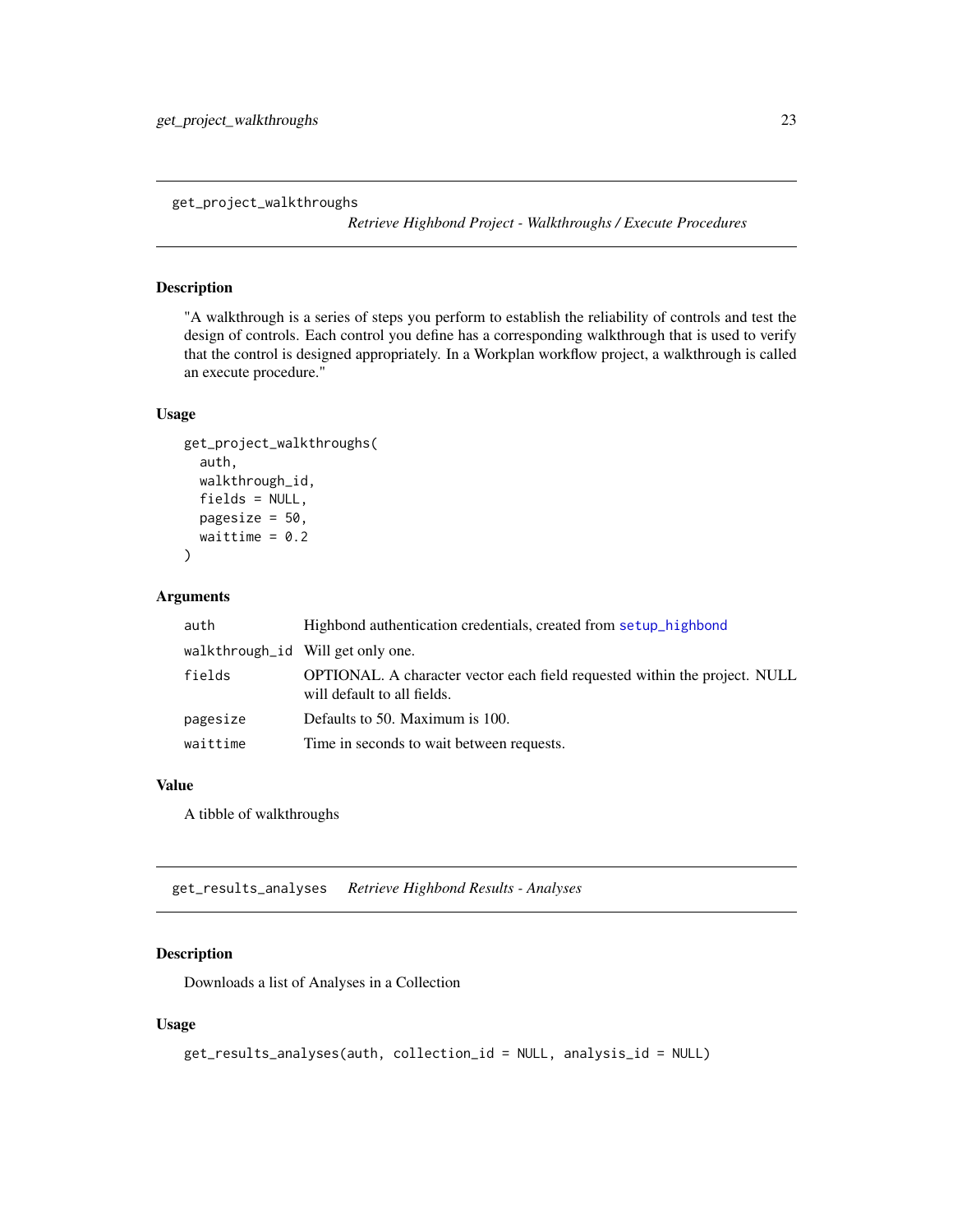# <span id="page-23-0"></span>Arguments

| auth        | Highbond authentication credentials, created from setup highbond   |
|-------------|--------------------------------------------------------------------|
|             | collection id Collection ID. Required if other parameter is blank. |
| analysis_id | Analyses ID. Required if other parameter is blank.                 |

# Value

A data frame of Analyses in a Collection

get\_results\_collections

*Retrieve Highbond Results - Collections*

# Description

Downloads a list of collections

# Usage

get\_results\_collections(auth, collection\_id = NULL)

# Arguments

| auth | Highbond authentication credentials, created from setup highbond |
|------|------------------------------------------------------------------|
|      | collection_id    Collection ID. Optional.                        |

# Value

A data frame of Collections

get\_results\_columns *Retrieve Highbond Results - Columns*

# Description

Gets the schema of a single table.

# Usage

get\_results\_columns(auth, table\_id)

# Arguments

| auth     | Highbond authentication credentials, created from setup highbond |
|----------|------------------------------------------------------------------|
| table id | Table ID. Required.                                              |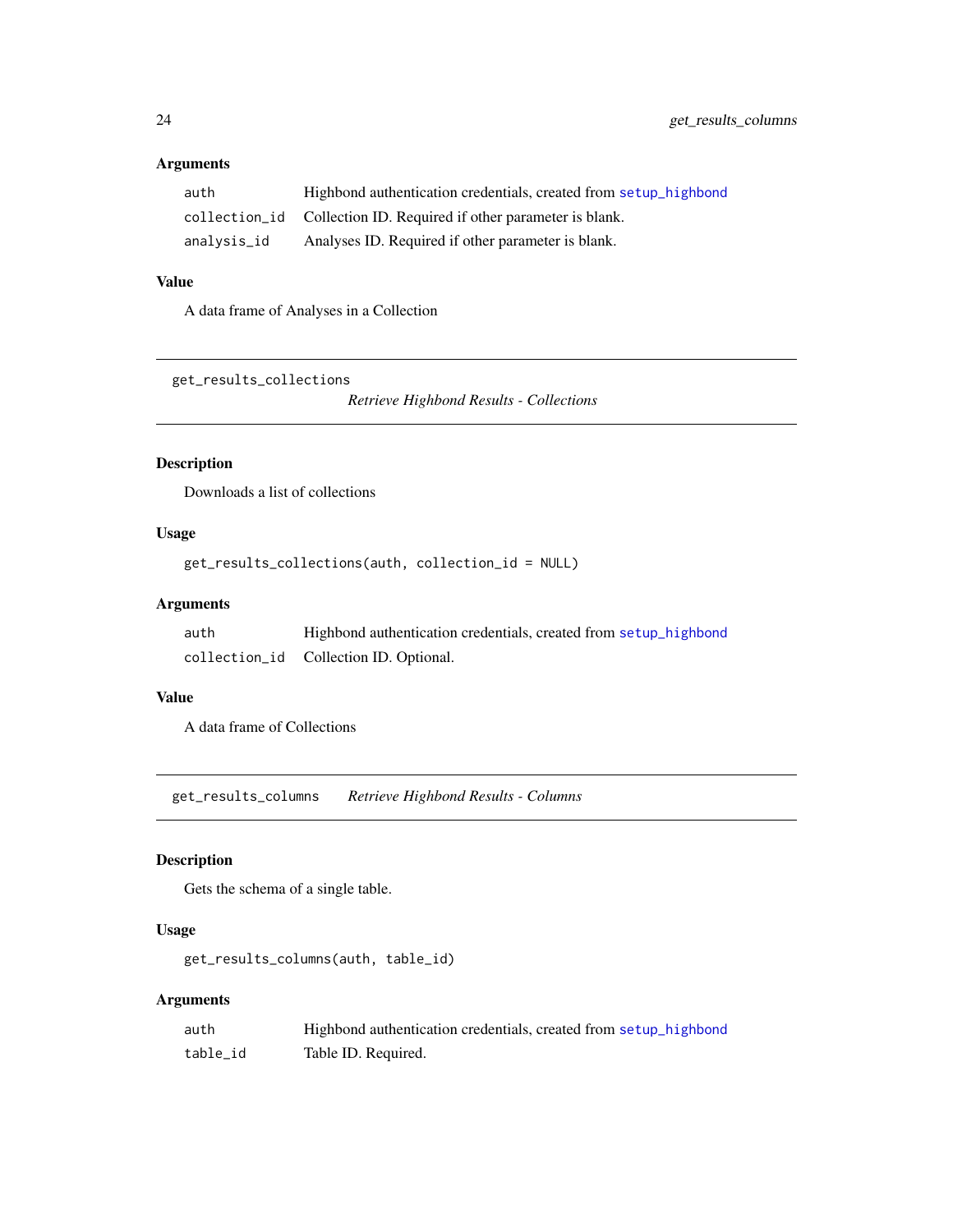<span id="page-24-0"></span>get\_results\_records 25

# Value

A data frame column name and types of a single Table

get\_results\_records *Retrieve Highbond Results - Records*

#### Description

Downloads the content in the structure as saved by Highbond Results, including metadata and questionnaire responses (if applicable).

#### Usage

```
get_results_records(auth, table_id, timezone = Sys.timezone())
```
# Arguments

| auth     | Highbond authentication credentials, created from setup highbond           |
|----------|----------------------------------------------------------------------------|
| table id | The table to be downloaded                                                 |
| timezone | Defaults to Sys.timezone(). See OlsonNames() for a list of allowable time- |
|          | zones.                                                                     |

#### Details

Table ID can be found in the path of your Result table. https://<company\_name>.results.highbond.com/projects/<COLLECTI

# Value

A list containing the contents, table requested and the original response

# Examples

```
## Not run:
response <- get_results_records(auth, 567890)
```
## End(Not run)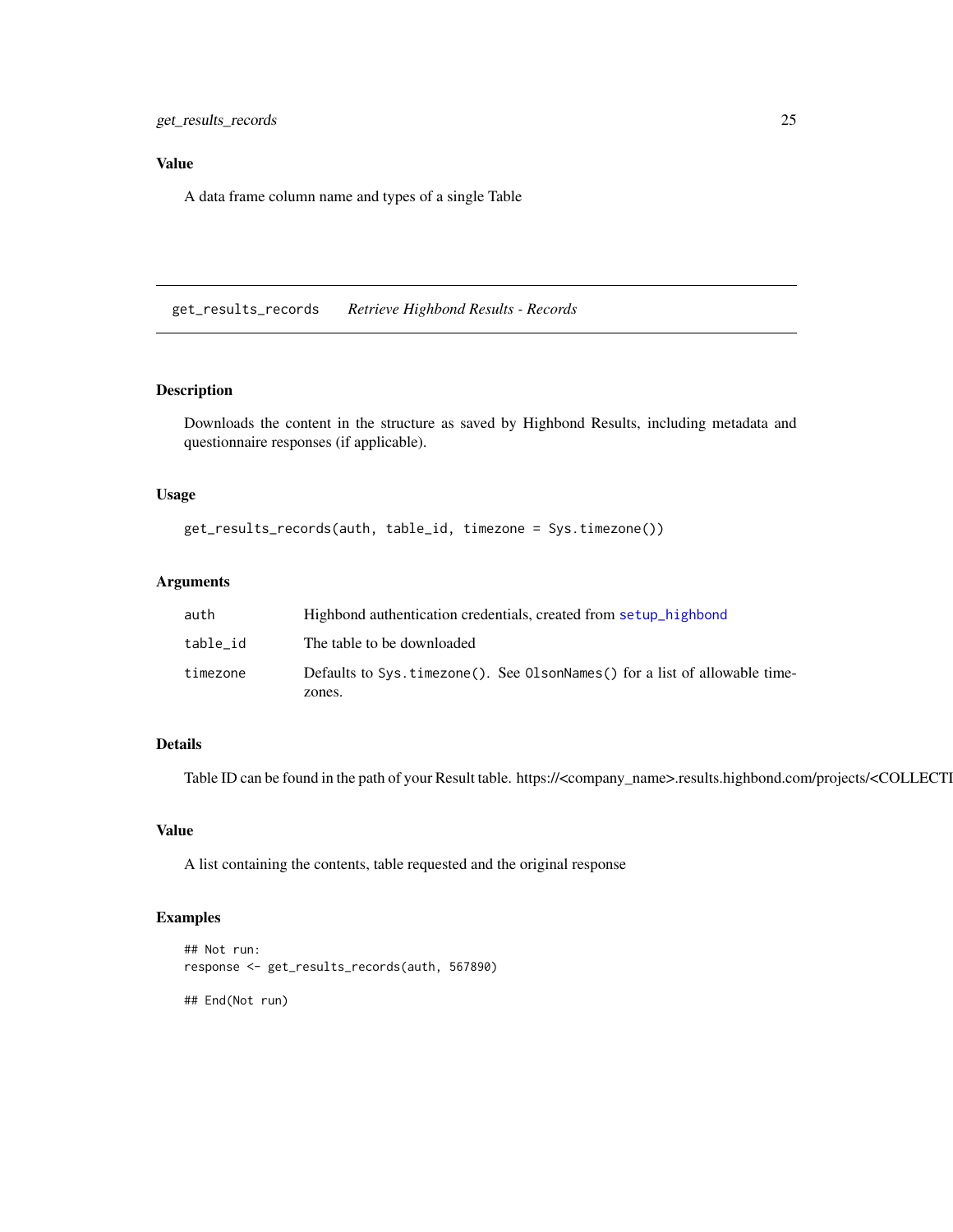# <span id="page-25-0"></span>Description

Downloads the primary details of one or all tables in an Analyses

# Usage

```
get_results_tables(auth, analysis_id = NULL, table_id = NULL)
```
# Arguments

| auth        | Highbond authentication credentials, created from setup highbond |
|-------------|------------------------------------------------------------------|
| analysis_id | Analysis ID. Required if other parameter is blank.               |
| table id    | Table ID. Required if other parameter is blank.                  |

# Value

A data frame of Tables in an Analyses

<span id="page-25-1"></span>post\_results\_records *Upload Highbond Results - Records*

# Description

Uploads the content in to Highbond Results.

# Usage

```
post_results_records(
  auth,
  table_id,
  upload = NULL,
  purge = FALSE,
  skipquestions = FALSE,
  sizelimit = 75000
\mathcal{E}
```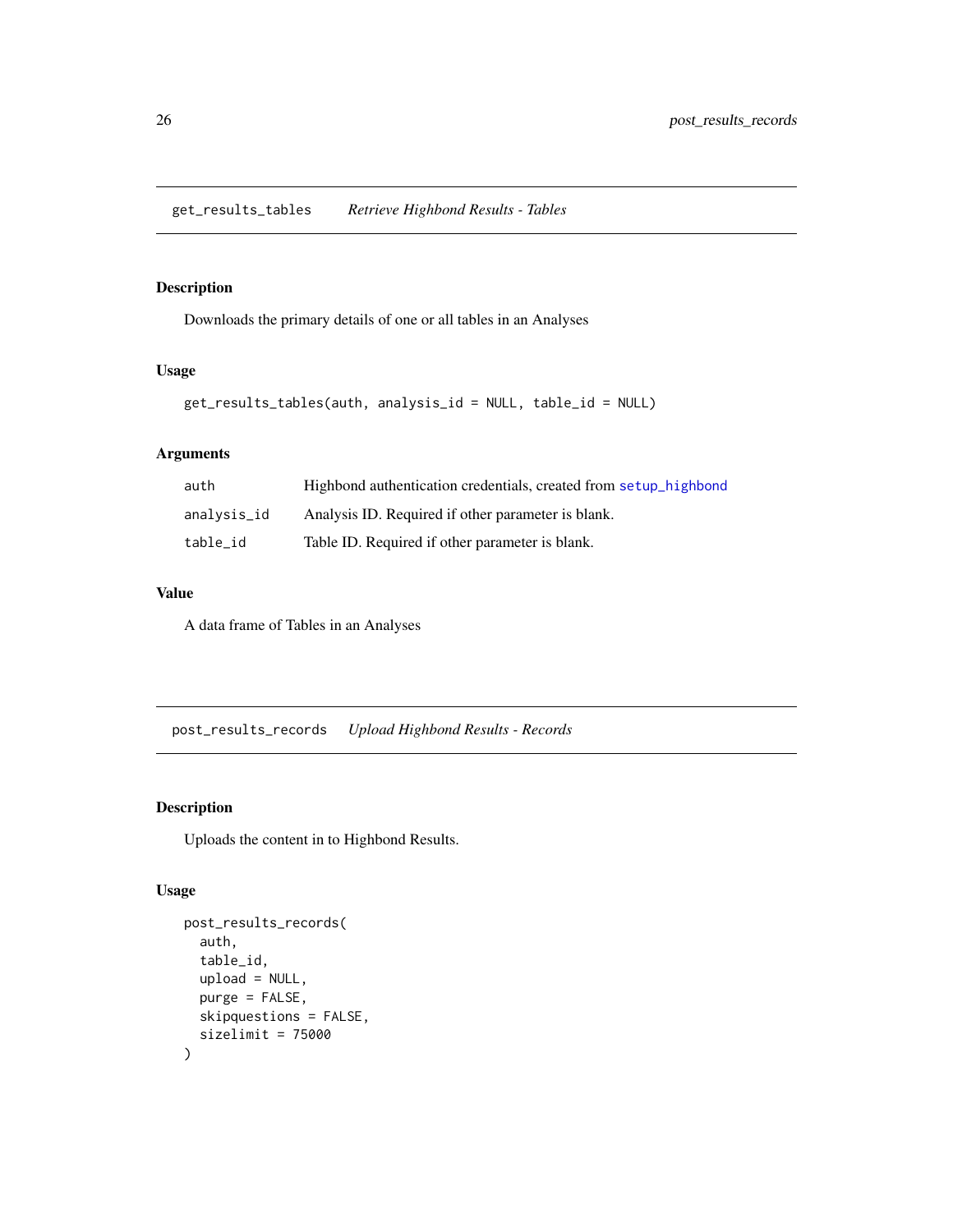#### <span id="page-26-0"></span>**Arguments**

| auth          | Highbond authentication credentials, created from setup highbond                                                             |
|---------------|------------------------------------------------------------------------------------------------------------------------------|
| table_id      | The table to be downloaded                                                                                                   |
| upload        | A data frame to be uploaded. Classes supported are c('character', 'numeric',<br>'logical', 'Date', 'POSIXct', 'POSIXlt')     |
| purge         | FALSE by default. Whether or not to delete the contents of the table before<br>overwriting.                                  |
| skipquestions | FALSE by default. Set TRUE if not purging and you don't want to overwrite the<br>responses within the Results table already. |
| sizelimit     | 75000 bytes $(-75 \text{ kb})$ by default. Used to estimate chunk size. Reduce size if<br>upload chunks tend to fail.        |

#### Details

Current Results in the table can be purged or not. If data is not purged, a check is performed that compatible types are being upload and all fields exist. If purged, there will be no checks done beforehand, which may alter structure of existing table.

If the Result table contains questionnaire responses, then any records that are being updated may need to have the responses also included as well. These fields are usually prefixed with a 'q'.

A result row is generally appended, however a Primary Key field within the Data Analytic Settings for that table may be specified so a record with the same primary key may be merged, rather than duplicated.

#### Value

No return value, although errors will be verbose

#### Examples

```
## Not run:
 upload <- data.frame(field_one = c('A','B','C'),
 field_{two} = c(1, 2, 3),field_{\text{three}} = c(10L, 11L, 12L),
 field_four = c(TRUE, FALSE, TRUE),
 field_five = c(as.Date('2019-01-01'), as.Date('2020-01-01'), as.Date('2021-12-31')),
 field_six = c(as.POSIXct(Sys.time()), as.POSIXct(Sys.time()), as.POSIXct(Sys.time())))
 post_results_records(auth, upload = upload, purge = TRUE)
```
## End(Not run)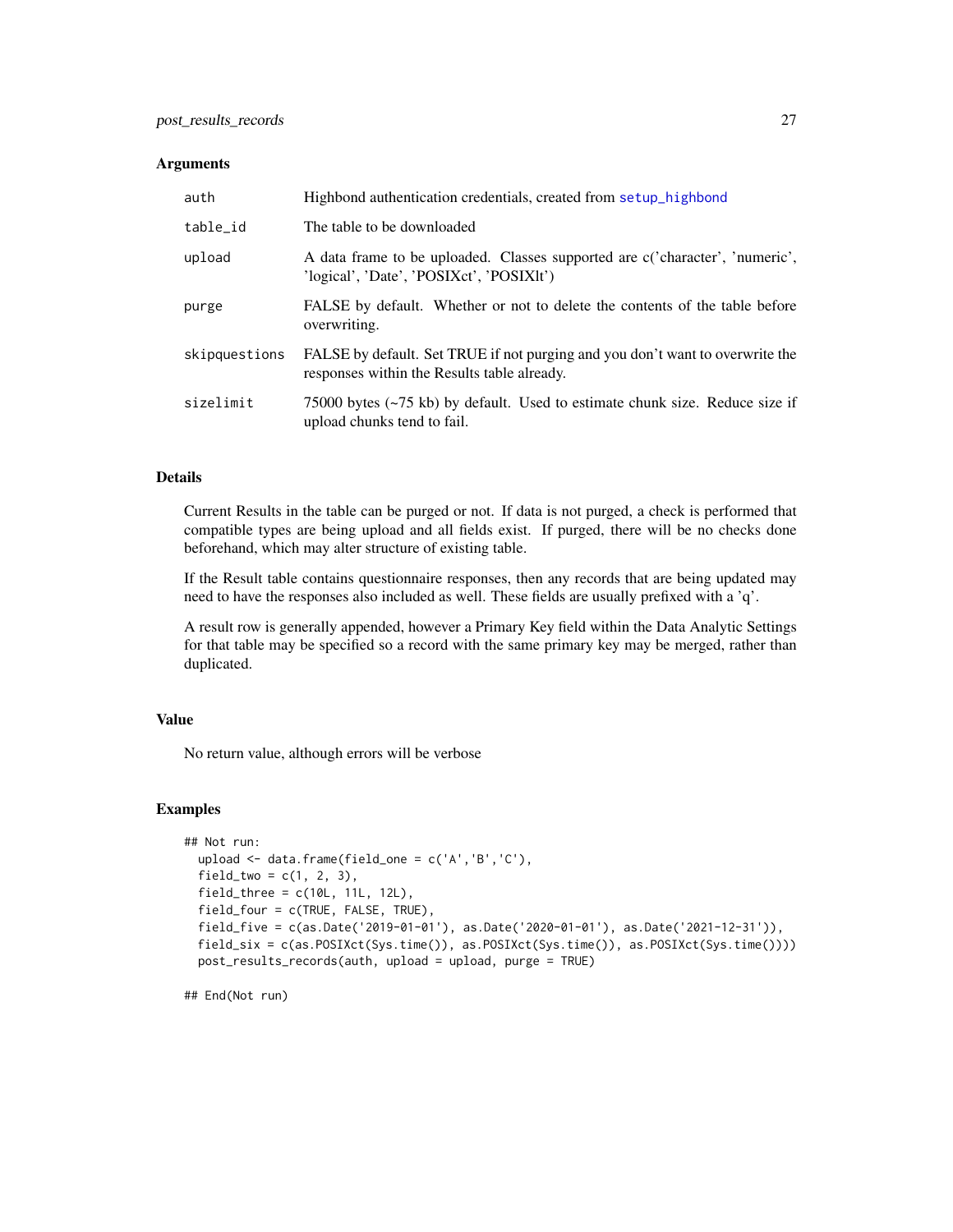<span id="page-27-1"></span><span id="page-27-0"></span>

# Description

Assembles all the core authentication needed to connect to a Highbond instance.

#### Usage

setup\_highbond(apikey, instance, datacenter)

# Arguments

| apikev     | Highbond API token                                              |
|------------|-----------------------------------------------------------------|
| instance   | The HighBond instance ID, also known as the organization number |
| datacenter | The region code. Can be 'us', 'ca', 'eu', 'ap', 'au'            |

#### Details

Requires a Highbond API token. Activate a token from [https://help.highbond.com/helpdocs/](https://help.highbond.com/helpdocs/highbond/en-us/Content/launchpad/getting_started/managing_access_tokens.html) [highbond/en-us/Content/launchpad/getting\\_started/managing\\_access\\_tokens.html](https://help.highbond.com/helpdocs/highbond/en-us/Content/launchpad/getting_started/managing_access_tokens.html).

The Instance (Organization) number and datacenter can both be found from the Highbond launchpad, then accessing Options and Organization. [https://accounts.highbond.com/orgs/<ORG\\_](https://accounts.highbond.com/orgs/<ORG_ID>/details) [ID>/details](https://accounts.highbond.com/orgs/<ORG_ID>/details)

# Value

A Highbond Authentication credentials object to pass to your requests